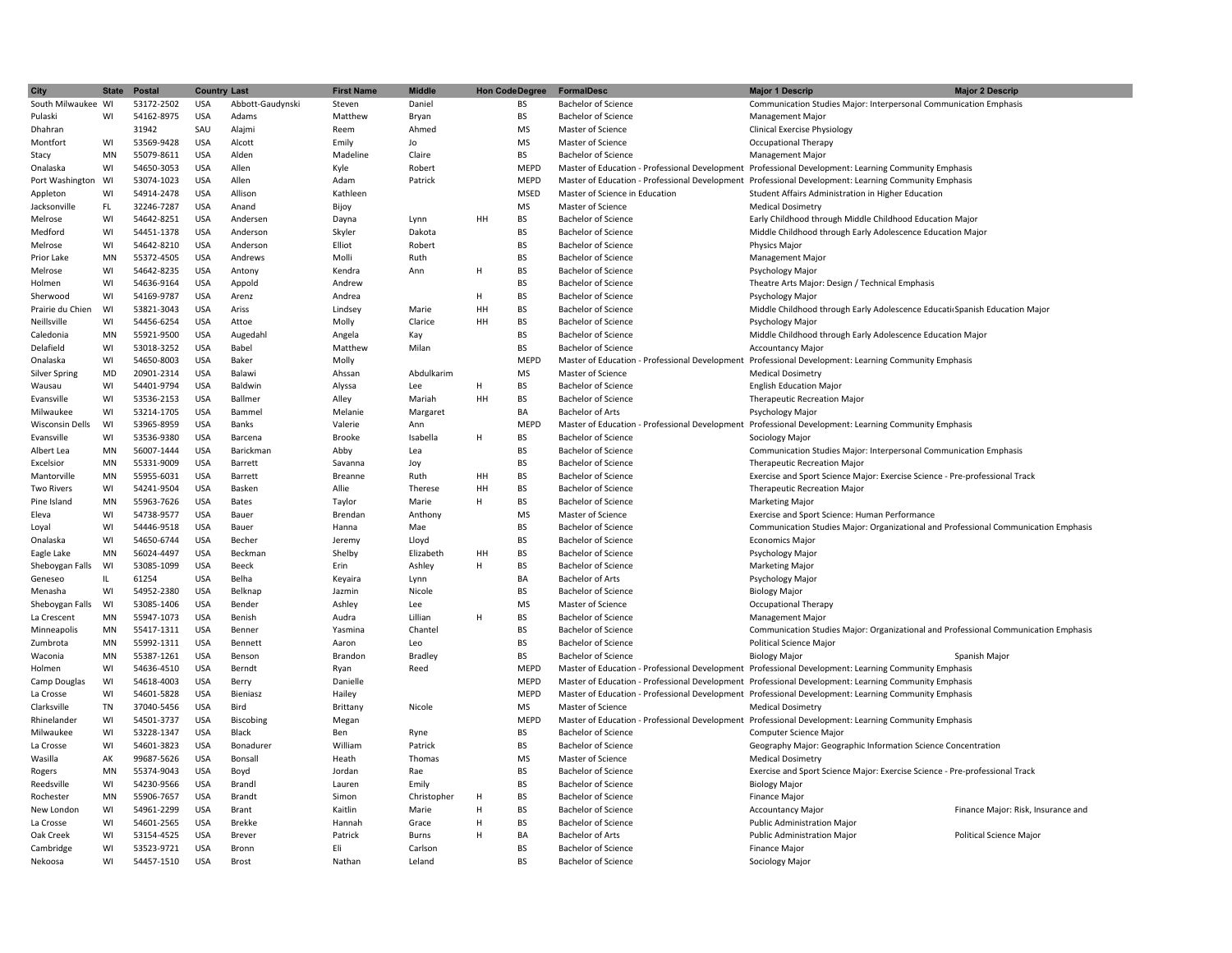| Onalaska           | WI        | 54650-8813 | <b>USA</b> | Brummond       | Mary      | Kate          |    | <b>BS</b>   | <b>Bachelor of Science</b> | Middle Childhood through Early Adolescence Education Major                                           |                                     |
|--------------------|-----------|------------|------------|----------------|-----------|---------------|----|-------------|----------------------------|------------------------------------------------------------------------------------------------------|-------------------------------------|
| La Crosse          | WI        | 54601-8134 | <b>USA</b> | Buedding       | Phillip   | Α             |    | <b>MEPD</b> |                            | Master of Education - Professional Development Professional Development: Learning Community Emphasis |                                     |
| Oshkosh            | WI        | 54904-8814 | <b>USA</b> | Buege          | Kelton    | Daniel        |    | <b>BS</b>   | <b>Bachelor of Science</b> | Finance Major                                                                                        |                                     |
| Orfordville        | WI        | 53576-9581 | <b>USA</b> | <b>Bunts</b>   | Dakota    | John          |    | <b>BS</b>   | <b>Bachelor of Science</b> | <b>Economics Major</b>                                                                               |                                     |
| Spring Green       | WI        | 53588-9106 | <b>USA</b> | <b>Buringa</b> | Hannah    | Nicole        |    | <b>BS</b>   | <b>Bachelor of Science</b> | <b>Therapeutic Recreation Major</b>                                                                  |                                     |
| Jackson            | WI        | 53037-9587 | <b>USA</b> | Burkwald       | Michele   | Elizabeth     |    | <b>BS</b>   | <b>Bachelor of Science</b> | <b>Statistics Major: Actuarial Science Concentration</b>                                             |                                     |
| Verona             | WI        | 53593-2254 | <b>USA</b> | Burse          | Samantha  | Marie         |    | <b>BS</b>   | <b>Bachelor of Science</b> | Communication Studies Major: Organizational and Professional Communication Emphasis                  |                                     |
| La Crosse          | WI        | 54601-2416 | <b>USA</b> | Buttner        | Leah      | Grace         |    | <b>BS</b>   | Bachelor of Science        | <b>Economics Major</b>                                                                               | Finance Major                       |
| Laramie            | <b>WY</b> | 82070-5001 | <b>USA</b> | Byra           | Madelyn   |               |    | <b>MS</b>   | Master of Science          | <b>Clinical Exercise Physiology</b>                                                                  |                                     |
| Otsego             | MN        | 55330-7440 | <b>USA</b> | Caldon         | Evan      | Louis         |    | BA          | <b>Bachelor of Arts</b>    | Communication Studies Major: Organizational and Professional Communication Emphasis                  |                                     |
| Frederic           | WI        | 54837-4671 | <b>USA</b> | Caple          | McKenna   | Caroline      | H  | <b>BS</b>   | <b>Bachelor of Science</b> | Exercise and Sport Science Major: Exercise Science - Pre-professional Track                          |                                     |
| Barneveld          | WI        | 53507-9740 | <b>USA</b> | Carden         | Cayla     | Sue           |    | <b>BS</b>   | <b>Bachelor of Science</b> | <b>Biology Major</b>                                                                                 |                                     |
|                    |           |            |            |                |           |               |    | <b>BS</b>   |                            |                                                                                                      |                                     |
| Holmen             | WI        | 54636-8721 | <b>USA</b> | Carpenter      | Manuel    | John          |    | <b>BS</b>   | <b>Bachelor of Science</b> | <b>Biology Education Major</b>                                                                       | General Science Education (Broad Fi |
| Verona             | WI        | 53593-8109 | <b>USA</b> | Chamberlain    | Shannon   | Rae           |    |             | <b>Bachelor of Science</b> | <b>Accountancy Major</b>                                                                             |                                     |
| Prior Lake         | MN        | 55372-3114 | <b>USA</b> | Chase          | Kyle      | Andrew        |    | <b>BS</b>   | <b>Bachelor of Science</b> | <b>Finance Major</b>                                                                                 |                                     |
| West Bend          | WI        | 53090-9050 | <b>USA</b> | Chesak         | Erica     | Lynn          | H  | <b>BS</b>   | Bachelor of Science        | Early Childhood through Middle Childhood Education Major                                             |                                     |
| Onalaska           | WI        | 54650-8597 | <b>USA</b> | Chun           | Jimy      |               |    | MPH         | Master of Public Health    | Community Health Education: Public Health                                                            |                                     |
| Oconomowoc         | WI        | 53066-8778 | <b>USA</b> | Cieslak        | Nicholas  | Alexander     |    | <b>BS</b>   | <b>Bachelor of Science</b> | Exercise and Sport Science Major: Exercise Science - Pre-professional Track                          |                                     |
| Prairie du Chien   | WI        | 53821-2632 | <b>USA</b> | Clausen        | Tanner    |               |    | <b>BS</b>   | <b>Bachelor of Science</b> | <b>Marketing Major</b>                                                                               |                                     |
| Readstown          | WI        | 54652-8049 | <b>USA</b> | Clements       | Dustin    | Paul          |    | <b>BS</b>   | <b>Bachelor of Science</b> | Exercise and Sport Science Major: Physical Education                                                 |                                     |
| Sun Prairie        | WI        | 53590-3846 | <b>USA</b> | Contreras      | Spencer   | Luke          |    | BA          | <b>Bachelor of Arts</b>    | Art Major                                                                                            |                                     |
| Whitefish Bay      | WI        | 53211-1151 | <b>USA</b> | Conway         | Andrew    | Ryan          |    | <b>BS</b>   | <b>Bachelor of Science</b> | <b>International Business Major</b>                                                                  |                                     |
| La Crosse          | WI        | 54601-3855 | <b>USA</b> | Cook           | Mitchell  | Patrick       |    | <b>MS</b>   | Master of Science          | <b>Clinical Exercise Physiology</b>                                                                  |                                     |
| Wells              | MN        | 56097      | <b>USA</b> | Cooper         | Michael   | Lawerence     |    | <b>BS</b>   | <b>Bachelor of Science</b> | Middle Childhood through Early Adolescence Education Major                                           |                                     |
| Williams Bay       | WI        | 53191-9751 | <b>USA</b> | Cordes         | Michael   | Chad          |    | <b>BS</b>   | <b>Bachelor of Science</b> | Finance Major: Risk, Insurance and Financial Planning Concentration                                  |                                     |
| Fond du Lac        | WI        | 54937-9623 | <b>USA</b> | Costello       | Ryan      | Gregory       |    | <b>BS</b>   | <b>Bachelor of Science</b> | Communication Studies Major: Organizational and Professional Communication Emphasis                  |                                     |
| Cold Spring        | MN        | 56320-8736 | <b>USA</b> | Court          | Samantha  |               | Н  | <b>BS</b>   | <b>Bachelor of Science</b> | Undergraduate Special - Non Degree                                                                   |                                     |
| Onalaska           | WI        | 54650-3090 | <b>USA</b> | Covey          | Katharine | Anna          |    | <b>BS</b>   | Bachelor of Science        | School Health Education Major                                                                        |                                     |
| Mukwonago          | WI        | 53149-7901 | <b>USA</b> | Cowan          | Maria     | Elizabeth     | HH | BA          | <b>Bachelor of Arts</b>    | Psychology Major                                                                                     |                                     |
| Queen Creek        | AZ        | 85142-7952 | <b>USA</b> | Cox            | Seth      |               |    | <b>MS</b>   | Master of Science          | <b>Medical Dosimetry</b>                                                                             |                                     |
| Waunakee           | WI        | 53597-1554 | <b>USA</b> | Coyle          | Dustin    | David         |    | <b>BS</b>   | <b>Bachelor of Science</b> | <b>Marketing Major</b>                                                                               | <b>Management Major</b>             |
| Pardeeville        | WI        | 53954-9457 | <b>USA</b> | Crossman       | Katti     | Lynn          | HH | <b>BS</b>   | <b>Bachelor of Science</b> | Middle Childhood through Early Adolescence Educati Spanish Education Major                           |                                     |
| Henrietta          | TX        | 76365-1707 | <b>USA</b> | Crumpton       | Seth      | Colby         |    | MS          | Master of Science          | <b>Medical Dosimetry</b>                                                                             |                                     |
| Rochester          | MN        | 55902-3519 | USA        | Cruse          | Zachary   | Nathaniel     |    | <b>BS</b>   | <b>Bachelor of Science</b> | <b>Management Major</b>                                                                              |                                     |
| Freeport           | IL.       | 61032-9218 | <b>USA</b> | Curry          | Kelsey    | Elizabeth     |    | <b>MS</b>   | Master of Science          | Occupational Therapy                                                                                 |                                     |
| Manitowoc          | WI        | 54220-1562 | <b>USA</b> | Czekala        | Taylor    | Lee           | н  | <b>BS</b>   | <b>Bachelor of Science</b> | Middle Childhood through Early Adolescence Education Major                                           |                                     |
| Elk Grove Village  | - IL      | 60007-4203 | <b>USA</b> | D'Onofrio      | Erik      |               |    | BA          | <b>Bachelor of Arts</b>    | <b>History Major</b>                                                                                 |                                     |
|                    | WI        | 54829-7227 | <b>USA</b> | Dabruzzi       | Tomieka   |               |    | <b>BS</b>   | <b>Bachelor of Science</b> |                                                                                                      |                                     |
| Cumberland         | MN        |            | <b>USA</b> |                |           | Rose<br>Marie |    | <b>MS</b>   | Master of Science          | Management Major                                                                                     |                                     |
| Saint Cloud        |           | 56303-2720 |            | Daly           | Bridget   |               |    | BA          |                            | <b>Occupational Therapy</b>                                                                          |                                     |
| Oshkosh            | WI        | 54902-9018 | <b>USA</b> | Danielson      | Johnathan | Kenneth       |    |             | <b>Bachelor of Arts</b>    | Communication Studies Major: Interpersonal Communication Emphasis                                    |                                     |
| Mukwonago          | WI        | 53149-9269 | <b>USA</b> | Davis          | Cooper    | Evin          |    | <b>BS</b>   | <b>Bachelor of Science</b> | Sociology Major                                                                                      |                                     |
| Germantown         | WI        | 53022-4262 | <b>USA</b> | De Vor         | Cameron   | Ross          |    | <b>BS</b>   | <b>Bachelor of Science</b> | <b>Management Major</b>                                                                              |                                     |
| West Salem         | WI        | 54669-9504 | <b>USA</b> | Degenhardt     | Amanda    | Lynn          |    | <b>BS</b>   | <b>Bachelor of Science</b> | <b>Accountancy Major</b>                                                                             |                                     |
| <b>Union Grove</b> | WI        | 53182-1901 | USA        | DeLong         | Justin    | Robert        |    | AA          | Associate                  | Associate Degree                                                                                     |                                     |
| Plover             | WI        | 54467-3785 | <b>USA</b> | Denny          | Alexander | William       |    | <b>BS</b>   | <b>Bachelor of Science</b> | Microbiology Major: Biomedical Concentration                                                         |                                     |
| Monona             | WI        | 53716-1675 | <b>USA</b> | Deremo         | Andy      |               |    | <b>MS</b>   | Master of Science          | <b>Recreation Management</b>                                                                         |                                     |
| Oshkosh            | WI        | 54904-9556 | <b>USA</b> | Devens         | Callie    | Kristine      |    | <b>BS</b>   | <b>Bachelor of Science</b> | Exercise and Sport Science Major: Physical Education                                                 |                                     |
| Suamico            | WI        | 54313-4038 | <b>USA</b> | Deviley        | Jake      | Anthony       | Η  | <b>BS</b>   | <b>Bachelor of Science</b> | Biology Major: Biomedical Science Concentration                                                      |                                     |
| Eau Claire         | WI        | 54703-0612 | <b>USA</b> | Devine         | Max       |               | н  | <b>BS</b>   | <b>Bachelor of Science</b> | <b>Biology Education Major</b>                                                                       | General Science Education (Broad Fi |
| Waterford          | WI        | 53185-4444 | <b>USA</b> | Dexter         | Nicolle   | Lynn          | HH | <b>BS</b>   | <b>Bachelor of Science</b> | <b>Physics Education Major</b>                                                                       | <b>Mathematics Education Major</b>  |
| Saukville          | WI        | 53080-1671 | <b>USA</b> | Dickmann       | Alyssa    | Rae           | HH | <b>BS</b>   | <b>Bachelor of Science</b> | <b>Marketing Major</b>                                                                               |                                     |
| Winneconne         | WI        | 54986-9524 | <b>USA</b> | Dietzen        | Avery     | Rose          |    | BA          | <b>Bachelor of Arts</b>    | English Major: Rhetoric and Writing Emphasis                                                         |                                     |
| La Crosse          | WI        | 54601-2470 | <b>USA</b> | Dillard        | Ashley    |               |    | <b>BS</b>   | <b>Bachelor of Science</b> | Marketing Major                                                                                      | English Major: Literature Emphasis  |
| Wauwatosa          | WI        | 53226-1828 | USA        | Ditscheit      | Jillian   | Leigh         | н  | <b>BS</b>   | <b>Bachelor of Science</b> | <b>Accountancy Major</b>                                                                             | Finance Major                       |
| Maple Grove        | MN        | 55311-1866 | <b>USA</b> | Ditter         | Rachel    |               |    | <b>BS</b>   | <b>Bachelor of Science</b> | Marketing Major                                                                                      |                                     |
| Westfield          | WI        | 53964-8242 | <b>USA</b> | Dobbertin      | Mercedes  | Ann           |    | <b>BS</b>   | <b>Bachelor of Science</b> | Psychology Major                                                                                     |                                     |
| New Berlin         | WI        | 53151-6251 | <b>USA</b> | Dombrowski     | Ryan      | Allan         |    | <b>BS</b>   | <b>Bachelor of Science</b> | International Business Major                                                                         | Spanish Major                       |
| Lakeville          | MN        | 55044-7610 | <b>USA</b> | Dooney         | Jessica   | Lee           |    | <b>MS</b>   | Master of Science          | <b>Occupational Therapy</b>                                                                          |                                     |
| Reedsburg          | WI        | 53959-2205 | <b>USA</b> | Douglas        | Meghan    | Allyse        | H  | <b>BS</b>   | <b>Bachelor of Science</b> | Early Childhood through Middle Childhood Education Major                                             |                                     |
| La Crosse          | WI        | 54601-6343 | <b>USA</b> | Dumke          | Graham    | Gerald        |    | <b>BS</b>   | <b>Bachelor of Science</b> | Psychology Major                                                                                     |                                     |
|                    |           |            |            |                |           |               |    |             |                            |                                                                                                      |                                     |
| Taylor             | WI        | 54659-7013 | <b>USA</b> | Dunlavy        | Lacy      | Virginia      |    | <b>BS</b>   | <b>Bachelor of Science</b> | <b>Management Major</b>                                                                              |                                     |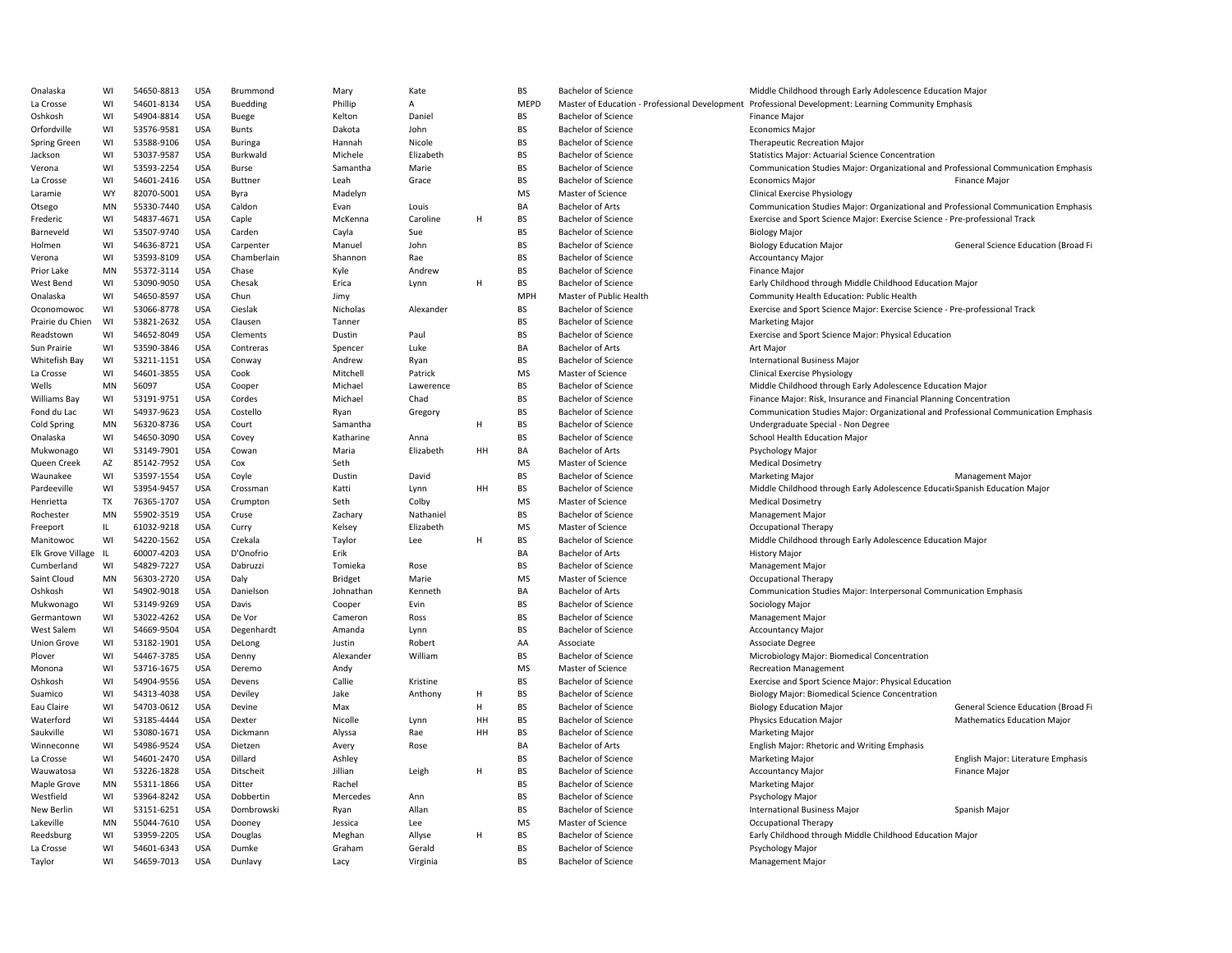| Appleton             | WI        | 54913-9575 | <b>USA</b> | Dupont     | Anne        | Elizabeth   |    | <b>BS</b>   | <b>Bachelor of Science</b>                                                     | <b>Biology Major</b>                                                                |
|----------------------|-----------|------------|------------|------------|-------------|-------------|----|-------------|--------------------------------------------------------------------------------|-------------------------------------------------------------------------------------|
| Delavan              | WI        | 53115-3187 | <b>USA</b> | Dziki      | Brittany    | Melissa     |    | <b>BS</b>   | <b>Bachelor of Science</b>                                                     | <b>Biology Major</b>                                                                |
| Lake City            | MN        | 55041-3105 | <b>USA</b> | Ebert      | Alexis      | Lynn        | H  | <b>BS</b>   | <b>Bachelor of Science</b>                                                     | Psychology Major                                                                    |
| Weston               | WI        | 54476-2924 | <b>USA</b> | Edelburg   | Holly       | Rose        |    | <b>MS</b>   | Master of Science                                                              | <b>Clinical Exercise Physiology</b>                                                 |
| Little Falls         | MN        | 56345-0051 | <b>USA</b> | Edgerton   | Keegan      | Lawrence    |    | MS          | Master of Science                                                              | <b>Clinical Exercise Physiology</b>                                                 |
| La Crosse            | WI        | 54601-3417 | <b>USA</b> | Edmark     | Maggie      | Elizabeth   |    | AA          | Associate                                                                      | Associate Degree                                                                    |
| La Crosse            | WI        | 54601-8435 | <b>USA</b> | Ehlers     | Karen       | Christine   |    | <b>MEPD</b> | Master of Education - Professional Development                                 | Professional Development: Learning Community Emphasis                               |
| Green Bay            | WI        | 54303-2428 | <b>USA</b> | Eldredge   | Dalton      | Anderson    |    | <b>BS</b>   | <b>Bachelor of Science</b>                                                     | <b>Accountancy Major</b><br><b>Finance Major</b>                                    |
| Cedarburg            | WI        | 53012-2181 | <b>USA</b> | Eliason    | Alecia      |             |    | <b>MS</b>   | Master of Science                                                              | <b>Medical Dosimetry</b>                                                            |
| Dousman              | WI        | 53118-9325 | <b>USA</b> | Ellifson   | Taylor      | Anne        |    | <b>BS</b>   | <b>Bachelor of Science</b>                                                     | <b>Management Major</b>                                                             |
| La Crosse            | WI        | 54601-4135 | <b>USA</b> | Emerick    | Johnathan   | Sylvester   |    | <b>BS</b>   | <b>Bachelor of Science</b>                                                     | Sociology Major                                                                     |
|                      |           |            |            |            |             |             |    | <b>BS</b>   |                                                                                |                                                                                     |
| Janesville           | WI        | 53545-0638 | <b>USA</b> | Ennocenti  | Sara        | Nicole      |    |             | <b>Bachelor of Science</b>                                                     | Public Health and Community Health Education Major                                  |
| Fairmont             | MN        | 56031-2229 | <b>USA</b> | Eppens     | Levi        | Taylor      |    | <b>BS</b>   | <b>Bachelor of Science</b>                                                     | Geography Major: Geographic Information Science Concentration                       |
| Oak Creek            | WI        | 53154-7046 | <b>USA</b> | Evans      | Sarah       | Marie       |    | BS          | <b>Bachelor of Science</b>                                                     | Microbiology Major                                                                  |
| Verona               | WI        | 53593-7921 | <b>USA</b> | Everett    | Ashley      | Rae         | H  | BA          | <b>Bachelor of Arts</b>                                                        | Psychology Major                                                                    |
| <b>Mineral Point</b> | WI        | 53565-1422 | <b>USA</b> | Ewers      | lan         | Gregory     |    | <b>BS</b>   | <b>Bachelor of Science</b>                                                     | Finance Major                                                                       |
| Clermont             | FL.       | 34711-9103 | <b>USA</b> | Ezelle     | Jessica     | Elizabeth   |    | <b>MS</b>   | Master of Science                                                              | <b>Medical Dosimetry</b>                                                            |
| Oregon               | WI        | 53575-3714 | <b>USA</b> | Fallon     | Timothy     | Stephen     | HH | <b>BS</b>   | <b>Bachelor of Science</b>                                                     | <b>Accountancy Major</b>                                                            |
| Palatine             | IL.       | 60067-6864 | <b>USA</b> | Farrahar   | Drew        | Brennan     |    | <b>BS</b>   | <b>Bachelor of Science</b>                                                     | <b>Biology Major: Biomedical Science Concentration</b>                              |
| Marshfield           | WI        | 54449-1356 | <b>USA</b> | Farris     | lan         | Tharp       | H  | BS          | Bachelor of Science                                                            | History Major: Regional Emphasis                                                    |
| Boscobel             | WI        | 53805-1710 | <b>USA</b> | Faulkner   | Branden     | Leon        | HH | <b>BS</b>   | <b>Bachelor of Science</b>                                                     | Middle Childhood through Early Adolescence Education Major                          |
| La Crosse            | WI        | 54601-2946 | <b>USA</b> | Felt       | Alison      | Lynn        |    | <b>BS</b>   | <b>Bachelor of Science</b>                                                     | <b>Economics Major</b>                                                              |
| Victoria             | MN        | 55386-9646 | <b>USA</b> | Fischenich | Patrick     | Anthony     | H  | BS          | <b>Bachelor of Science</b>                                                     | Psychology Major                                                                    |
| Watertown            | WI        | 53094-6307 | <b>USA</b> | Fisher     | Quenten     | Kenneth     |    | <b>BS</b>   | <b>Bachelor of Science</b>                                                     | Exercise and Sport Science Major: Physical Education French Major                   |
| Richfield            | MN        | 55423-4445 | <b>USA</b> | Flemming   | Jacob       | Robert      |    | <b>BS</b>   | <b>Bachelor of Science</b>                                                     | <b>Finance Major</b><br><b>Economics Major</b>                                      |
| Zumbrota             | MN        | 55992-7270 | <b>USA</b> | Flotterud  | Emma        | Margaret    | HH | <b>BS</b>   | <b>Bachelor of Science</b>                                                     | Therapeutic Recreation Major                                                        |
| La Crosse            | WI        | 54603-1900 | <b>USA</b> | Flottmeier | Kellie      | Lorren      |    | <b>BS</b>   | <b>Bachelor of Science</b>                                                     | Middle Childhood through Early Adolescence Education Major                          |
|                      | WI        | 53590-2626 | <b>USA</b> |            |             |             |    | <b>BS</b>   | <b>Bachelor of Science</b>                                                     |                                                                                     |
| Sun Prairie          |           |            |            | Fox        | Morgan      | Jeannine    |    |             |                                                                                | <b>Psychology Major</b>                                                             |
| Waukesha             | WI        | 53189-9462 | <b>USA</b> | Frane      | Taylor      |             |    | <b>BS</b>   | Bachelor of Science                                                            | Exercise and Sport Science Major: Exercise Science - Pre-professional Track         |
| <b>West Salem</b>    | WI        | 54669-9004 | <b>USA</b> | Frank      | Sara        | Marie       |    | BS          | <b>Bachelor of Science</b>                                                     | Exercise and Sport Science Major: Exercise Science - Pre-professional Track         |
| Markesan             | WI        | 53946-7738 | <b>USA</b> | Frederick  | Alicia      | Brianne     |    | <b>MS</b>   | Master of Science                                                              | <b>Occupational Therapy</b>                                                         |
| Onalaska             | WI        | 54650-8819 | <b>USA</b> | Fredrick   | Joey        | James       |    | <b>MEPD</b> | Master of Education - Professional Development Professional Learning Community |                                                                                     |
| Sparta               | WI        | 54656-3588 | <b>USA</b> | Freeman    | Morgan      | Marie       | HH | BS          | <b>Bachelor of Science</b>                                                     | Middle Childhood through Early Adolescence Education Major                          |
| Manitowoc            | WI        | 54220-4231 | <b>USA</b> | Freiberg   | Michelle    | Laura       |    | <b>MS</b>   | Master of Science                                                              | <b>Occupational Therapy</b>                                                         |
| Onalaska             | WI        | 54650-2427 | <b>USA</b> | Frett      | Rebecca     | Corrinne    |    | <b>MS</b>   | Master of Science                                                              | Occupational Therapy                                                                |
| La Crosse            | WI        | 54601-6653 | <b>USA</b> | Friedman   | Christopher | Michael     |    | AA          | Associate                                                                      | Associate Degree                                                                    |
| La Crosse            | WI        | 54601-8364 | <b>USA</b> | Friedman   | Michael     | Thomas      |    | <b>BS</b>   | <b>Bachelor of Science</b>                                                     | Exercise and Sport Science Major: Exercise Science - Pre-professional Track         |
| Rothschild           | WI        | 54474-1949 | <b>USA</b> | Fulton     | Brennah     | Mae         | HH | BS          | <b>Bachelor of Science</b>                                                     | Psychology Major                                                                    |
| Marshfield           | WI        | 54449-1741 | <b>USA</b> | Gaertner   | lan         | Cenon       |    | <b>BS</b>   | <b>Bachelor of Science</b>                                                     | <b>Marketing Major</b>                                                              |
| La Crosse            | WI        | 54601-2206 | <b>USA</b> | Gaines     | William     | John        | H  | BS          | <b>Bachelor of Science</b>                                                     | <b>Management Major</b>                                                             |
| <b>Hales Corners</b> | WI        | 53130-1213 | <b>USA</b> | Garcia     | Sonia       |             | H  | <b>BS</b>   | <b>Bachelor of Science</b>                                                     | Communication Studies Major: Interpersonal Communication Emphasis                   |
| Gays Mills           | WI        | 54631-8113 | <b>USA</b> | Garfoot    | Elizabeth   | Gertrude    | HH | <b>BS</b>   | <b>Bachelor of Science</b>                                                     | Psychology Major                                                                    |
| <b>Eden Prairie</b>  | <b>MN</b> | 55346-2262 | <b>USA</b> | Garski     | Trevor      | Anthony     |    | <b>BS</b>   | <b>Bachelor of Science</b>                                                     | <b>Therapeutic Recreation Major</b>                                                 |
| Milton               | WI        | 53563-1781 | <b>USA</b> | Gauger     | Jordan      | Dean        |    | <b>BS</b>   | <b>Bachelor of Science</b>                                                     | <b>Information Systems Major</b>                                                    |
| Genoa City           | WI        | 53128-1231 | <b>USA</b> | Gerken     | Madeline    |             |    | <b>BS</b>   | <b>Bachelor of Science</b>                                                     | Middle Childhood through Early Adolescence Education Major                          |
|                      | WI        | 54014-8109 | <b>USA</b> | Giese      | Daniel      | Ronald John |    | <b>BS</b>   | <b>Bachelor of Science</b>                                                     | <b>Biology Major</b>                                                                |
| <b>Hager City</b>    |           |            |            |            |             |             |    | BA          |                                                                                | Communication Studies Major: Organizational and Professional Communication Emphasis |
| Menasha              | WI        | 54952-3402 | <b>USA</b> | Gilbert    | Sara        |             |    |             | <b>Bachelor of Arts</b>                                                        |                                                                                     |
| Campbellsport        | WI        | 53010-0201 | <b>USA</b> | Gilboy     | Brianna     | Kay         | HH | <b>BS</b>   | <b>Bachelor of Science</b>                                                     | <b>English Education Major</b>                                                      |
| Boone                | <b>NC</b> | 28607-4646 | <b>USA</b> | Gillen     | Lydia       | Angelina    |    | <b>MS</b>   | Master of Science                                                              | Exercise and Sport Science: Human Performance                                       |
| Maple Grove          | MN        | 55311-1731 | <b>USA</b> | Gilman     | Nathan      | Hans        |    | <b>BS</b>   | <b>Bachelor of Science</b>                                                     | Accountancy Major<br>Finance Major                                                  |
| <b>Stevens Point</b> | WI        | 54482-9743 | <b>USA</b> | Glodowski  | Morgan      | Lynn        | HH | <b>BS</b>   | <b>Bachelor of Science</b>                                                     | Exercise and Sport Science Major: Exercise Science - Pre-professional Track         |
| Muskego              | WI        | 53150-9644 | <b>USA</b> | Gonda      | Joshua      | Miguel      |    | <b>BS</b>   | <b>Bachelor of Science</b>                                                     | <b>Marketing Major</b>                                                              |
| Vernon Hills         | IL.       | 60061-1930 | <b>USA</b> | Gonzalez   | Jonathan    |             |    | <b>BS</b>   | <b>Bachelor of Science</b>                                                     | Therapeutic Recreation Major                                                        |
| DeKalb               | IL.       | 60115-2506 | <b>USA</b> | Gorchels   | Bridget     | Marie       |    | <b>BS</b>   | <b>Bachelor of Science</b>                                                     | Middle Childhood through Early Adolescence Educati Spanish Major                    |
| Wauwatosa            | WI        | 53213-3713 | <b>USA</b> | Gordee     | Claire      |             | H  | BS          | Bachelor of Science                                                            | <b>English Education Major</b>                                                      |
| Lakeville            | MN        | 55044-6660 | <b>USA</b> | Gorence    | John        | Patrick     |    | BS          | <b>Bachelor of Science</b>                                                     | Finance Major                                                                       |
| Hatley               | WI        | 54440-9604 | <b>USA</b> | Gray       | Jonathon    | Alan        |    | BA          | <b>Bachelor of Arts</b>                                                        | Psychology Major                                                                    |
| Wauwatosa            | WI        | 53226-1123 | <b>USA</b> | Gray       | Paul        | William     | HH | BA          | <b>Bachelor of Arts</b>                                                        | German Studies Major                                                                |
| Fridley              | <b>MN</b> | 55432-4440 | <b>USA</b> | Green      | Zachary     | Michael     |    | <b>BS</b>   | <b>Bachelor of Science</b>                                                     | <b>Accountancy Major</b>                                                            |
| La Crosse            | WI        | 54601-3883 | <b>USA</b> | Griesbach  | Caleb       | Eric        |    | <b>BS</b>   | <b>Bachelor of Science</b>                                                     | Chemistry Major: ACS Certification<br>Mathematics Major: Applied Emphasis           |
| Winona               | MN        | 55987-6077 | <b>USA</b> | Grover     | Chelsie     | Kay         |    | <b>BS</b>   | <b>Bachelor of Science</b>                                                     | Psychology Major                                                                    |
|                      |           |            |            |            |             |             |    |             |                                                                                |                                                                                     |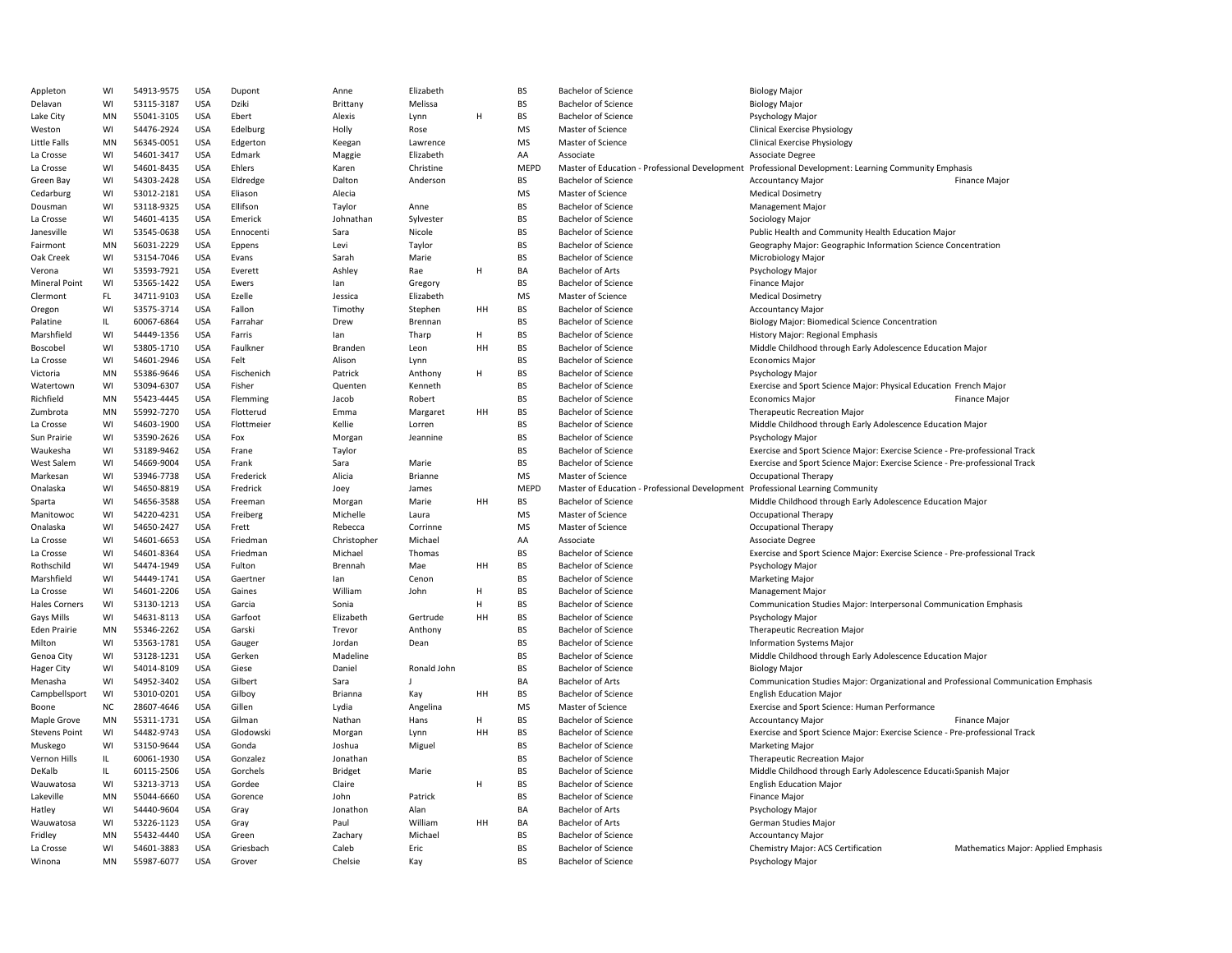| West Allis           | WI   | 53227-3950 | <b>USA</b> | Gruichich         | Micho      | John      |    | <b>BS</b>   | <b>Bachelor of Science</b>                     | Social Studies Education Major (Broad Field Option A) History Education Major       |
|----------------------|------|------------|------------|-------------------|------------|-----------|----|-------------|------------------------------------------------|-------------------------------------------------------------------------------------|
| Manitowoc            | WI   | 54220-3631 | USA        | Grund             | Samuel     | Martin    |    | <b>MS</b>   | Master of Science                              | Microbiology                                                                        |
| Green Bay            | WI   | 54313-7395 | <b>USA</b> | Guernsey          | Adam       | Philip    |    | BS          | <b>Bachelor of Science</b>                     | <b>Accountancy Major</b><br><b>Statistics Major: Actuarial Science</b>              |
| La Crescent          | MN   | 55947-1051 | <b>USA</b> | Guillien          | Drew       | Michael   |    | BS          | <b>Bachelor of Science</b>                     | Computer Science Major                                                              |
| Mankato              | MN   | 56001-2126 | <b>USA</b> | Gullickson        | Olivia     | Christina |    | <b>BS</b>   | <b>Bachelor of Science</b>                     | Psychology Major                                                                    |
| La Crosse            | WI   | 54601-8913 | <b>USA</b> | Gundersen         | Iris       |           |    | BA          | <b>Bachelor of Arts</b>                        | Spanish Major                                                                       |
| Center City          | MN   | 55012-9627 | <b>USA</b> | Gustafson         | Gabriel    | Richard   |    | <b>BS</b>   | <b>Bachelor of Science</b>                     | <b>Marketing Major</b>                                                              |
| La Crosse            | WI   | 54601-3649 | USA        | Gustafson         | Abraham    | Mark      |    | <b>BS</b>   | <b>Bachelor of Science</b>                     | Computer Science Major                                                              |
| Chetek               | WI   | 54728-9371 | <b>USA</b> | Gustum            | Aaron      | August    | H  | BS          | <b>Bachelor of Science</b>                     | Exercise and Sport Science Major: Exercise Science - Pre-professional Track         |
| <b>Cross Plains</b>  | WI   | 53528-9244 | <b>USA</b> | Gutzmer           | William    | Kent      | H  | BS          | <b>Bachelor of Science</b>                     | Management Major                                                                    |
| Sobieski             | WI   | 54171-9740 | USA        | Haas              | Chas       | Nicholas  |    | <b>BS</b>   | <b>Bachelor of Science</b>                     | Biology Major: Aquatic Science Concentration                                        |
| La Crosse            | WI   | 54601-5663 | <b>USA</b> | Hagedal-Pomplun   | Carrie     | Ann       |    | MEPD        | Master of Education - Professional Development | Professional Development: Learning Community Emphasis                               |
| Madison              | WI   | 53714-2058 | USA        | Hagen             | Krystal    | Anne      | HH | BS          | <b>Bachelor of Science</b>                     | Early Childhood through Middle Childhood Education Major                            |
| Arcadia              | WI   | 54612-8270 | <b>USA</b> | Haines            | Taylor     | Courtney  | H  | <b>BS</b>   | <b>Bachelor of Science</b>                     | Early Childhood through Middle Childhood Education Major                            |
| Eland                | WI   | 54427-9614 | <b>USA</b> | Hart              | Andrew     | Matteson  |    | <b>MS</b>   | Master of Science                              | Biology                                                                             |
| Palo Alto            | CA   | 94306-3902 | <b>USA</b> | Hartinger         | Sam        | Miller    |    | <b>MS</b>   | Master of Science                              | <b>Clinical Exercise Physiology</b>                                                 |
| Wadena               | MN   | 56482-4615 | <b>USA</b> | Hartman           | Macy       | Melia     | H  | <b>BS</b>   | <b>Bachelor of Science</b>                     | Early Childhood through Middle Childhood Education Major                            |
| Madison              | WI   | 53717-2205 | USA        | Hartung           | Robin      | Catherine | H  | <b>BS</b>   | <b>Bachelor of Science</b>                     | Early Childhood through Middle Childhood Education Major                            |
| Prescott             | WI   | 54021-7504 | <b>USA</b> | Hauenstein        | Cole       | Anthony   |    | <b>BS</b>   | <b>Bachelor of Science</b>                     | <b>Finance Major</b>                                                                |
| Holmen               | WI   | 54636-9628 | <b>USA</b> | Haug              | Alyssa     | Jean      |    | MEPD        | Master of Education - Professional Development | Professional Development: Learning Community Emphasis                               |
|                      |      | 54701-9690 | <b>USA</b> |                   | Eric       | William   |    | BA          |                                                |                                                                                     |
| Eau Claire           | WI   |            |            | Hauser            |            |           |    |             | <b>Bachelor of Arts</b>                        | Communication Studies Major: Interpersonal Communication Emphasis                   |
| Kenosha              | WI   | 53140-1654 | USA        | Hawkins           | Rebecca    | Lynn      |    | BS          | <b>Bachelor of Science</b>                     | Women's Studies Major                                                               |
| Onalaska             | WI   | 54650-8811 | USA        | Healy             | Emily      | Lauren    | Н  | <b>BS</b>   | <b>Bachelor of Science</b>                     | Geography Major: Environmental Science Concentration                                |
| Waseca               | MN   | 56093-3369 | <b>USA</b> | Hedberg           | Jordyn     | Taylor    |    | BS          | <b>Bachelor of Science</b>                     | Psychology Major                                                                    |
| Waseca               | MN   | 56093-3639 | <b>USA</b> | Hedberg           | Rylee      | Jo        |    | BA          | <b>Bachelor of Arts</b>                        | Communication Studies Major: Organizational and Professional Communication Emphasis |
| Faribault            | MN   | 55021-2212 | <b>USA</b> | Hedenstrom        | Amy        | Dee       |    | BA          | <b>Bachelor of Arts</b>                        | Psychology Major                                                                    |
| Ramsey               | MN   | 55303-6188 | USA        | Heffron           | Nicholas   | Aaron     |    | <b>BS</b>   | <b>Bachelor of Science</b>                     | <b>Management Major</b>                                                             |
| <b>West Salem</b>    | WI   | 54669-1057 | <b>USA</b> | Heilman           | Brittany   | Sue       |    | <b>BS</b>   | <b>Bachelor of Science</b>                     | <b>Psychology Major</b>                                                             |
| Mantorville          | MN   | 55955-8034 | <b>USA</b> | Heinle            | Casey      |           |    | <b>MS</b>   | Master of Science                              | <b>Occupational Therapy</b>                                                         |
| Whitewater           | WI   | 53190-2686 | <b>USA</b> | Heling            | Terilyn    | Marie     |    | <b>MEPD</b> | Master of Education - Professional Development | Professional Development: Learning Community Emphasis                               |
| Sparta               | WI   | 54656-6489 | USA        | Helsel            | Tanner     | Jacob     |    | BS          | <b>Bachelor of Science</b>                     | Political Science Major<br><b>Public Administration Major</b>                       |
| Hoffman Estates      | - IL | 60169-1030 | USA        | Hendle            | Kaileen    | Ann       | Н  | BS          | <b>Bachelor of Science</b>                     | Psychology Major                                                                    |
| Cushing              | WI   | 54006-3318 | <b>USA</b> | Herrick           | Amyrose    | Seashore  |    | <b>BS</b>   | <b>Bachelor of Science</b>                     | <b>International Business Major</b>                                                 |
| Blair                | WI   | 54616-6602 | <b>USA</b> | Herried           | Wesley     | Scott     |    | BS          | <b>Bachelor of Science</b>                     | <b>Economics Major</b>                                                              |
| La Crosse            | WI   | 54601-5263 | USA        | Heser             | Cassie     | Marie     |    | BA          | <b>Bachelor of Arts</b>                        | Spanish Major                                                                       |
| Sparta               | WI   | 54656-4679 | USA        | Higley            | Madeline   | Ann       |    | <b>BS</b>   | <b>Bachelor of Science</b>                     | Marketing Major                                                                     |
| Portage              | WI   | 53901-9402 | <b>USA</b> | Hilgendorf        | Chelsey    | Lynn      | HH | <b>BS</b>   | <b>Bachelor of Science</b>                     | Middle Childhood through Early Adolescence Education Major                          |
| Freedom              | WI   | 54913-8905 | USA        | Hinz              | Joseph     | Gerald    |    | BS          | <b>Bachelor of Science</b>                     | <b>Mathematics Education Major</b>                                                  |
| South Range          | WI   | 54874-8865 | USA        | Hlina             | Matthew    | Tyler     |    | BS          | <b>Bachelor of Science</b>                     | Biology Major: Environmental Science Concentration                                  |
| Janesville           | WI   | 53548-9507 | USA        | Hobson            | Lindsey    | Nicole    |    | <b>BS</b>   | <b>Bachelor of Science</b>                     | Sociology Major                                                                     |
| Stratford            | WI   | 54484-9375 | <b>USA</b> | Hofmann           | McKenzie   | Jaye      | HH | BS          | <b>Bachelor of Science</b>                     | <b>Accountancy Major</b>                                                            |
| Hortonville          | WI   | 54944-8706 | <b>USA</b> | Hoople            | Amanda     | Lauren    | HH | <b>BS</b>   | <b>Bachelor of Science</b>                     | Therapeutic Recreation Major                                                        |
| Oshkosh              | WI   | 54901-1312 | <b>USA</b> | Hoopman           | Olivia     | Harris    |    | BS          | <b>Bachelor of Science</b>                     | Early Childhood through Middle Childhood Education Major                            |
| Waunakee             | WI   | 53597-1546 | USA        | Horn              | Rebecca    | Lynn      |    | <b>BS</b>   | <b>Bachelor of Science</b>                     | Geography Major: Environmental Science Concentration                                |
| Galesville           | WI   | 54630-8035 | <b>USA</b> | Hovell            | Scott      | Kenneth   |    | <b>BS</b>   | <b>Bachelor of Science</b>                     | Exercise and Sport Science Major: Physical Education                                |
| Whitehall            | WI   | 54773-8805 | USA        | Humphrey-Anderson | Allison    | Michelle  |    | BS          | <b>Bachelor of Science</b>                     | <b>Therapeutic Recreation Major</b>                                                 |
| Anyang               |      | 14025      | KOR        | Im                | Choongsoon |           |    | <b>BS</b>   | <b>Bachelor of Science</b>                     | <b>Marketing Major</b>                                                              |
| <b>River Falls</b>   | WI   | 54022-3429 | USA        | Ista              | Mackinzie  | Kate      |    | <b>MS</b>   | Master of Science                              | <b>Occupational Therapy</b>                                                         |
| Elgin                | MN   | 55932-5324 | USA        | Iverson           | Emily      | Mariah    |    | <b>BS</b>   | <b>Bachelor of Science</b>                     | <b>Political Science Major</b>                                                      |
| Pewaukee             | WI   | 53072-3264 | <b>USA</b> | Jacobs            | Morgan     | Christine |    | BS          | <b>Bachelor of Science</b>                     | Marketing Major<br>Finance Major                                                    |
| Markesan             | WI   | 53946-8113 | <b>USA</b> | Jahnke            | Kyle       | Matthew   | H  | BS          | <b>Bachelor of Science</b>                     | Finance Major: Risk, Insurance and Financial Planning Concentration                 |
| Antigo               | WI   | 54409-8914 | <b>USA</b> | Janak             | Laura      | Elizabeth |    | <b>MS</b>   | Master of Science                              | <b>Occupational Therapy</b>                                                         |
| Crystal Lake         | IL.  | 60014-8906 | USA        | Janeczko          | Shannon    | Elizabeth |    | BS          | <b>Bachelor of Science</b>                     | Early Childhood through Middle Childhood Education Major                            |
| De Pere              | WI   | 54115-7632 | <b>USA</b> | Jankovich         | Dana       | Michelle  | H  | <b>BS</b>   | <b>Bachelor of Science</b>                     | Early Childhood through Middle Childhood Education Major                            |
| La Crosse            | WI   | 54601-3450 | <b>USA</b> | Janssen           | Emy        | Marie     |    | <b>BS</b>   | <b>Bachelor of Science</b>                     | <b>International Business Major</b><br>Spanish Major                                |
| <b>Stevens Point</b> | WI   | 54482-9110 | USA        | Janssen           | Clair      | Anne      |    | <b>BS</b>   | <b>Bachelor of Science</b>                     | <b>Biology Major</b>                                                                |
| Onalaska             | WI   | 54650-8241 | USA        | Jedele            | Erik       | Alexander |    | <b>BS</b>   | <b>Bachelor of Science</b>                     | <b>Biology Major: Biomedical Science Concentration</b>                              |
| Appleton             | WI   | 54913-6372 | USA        | Jensen            | Katherine  | Sarah     |    | MPH         | Master of Public Health                        | Community Health Education: Public Health                                           |
| Zumbrota             | MN   | 55992-1050 | <b>USA</b> | Jentsch           | Amber      | Mai       | HH | BS          | <b>Bachelor of Science</b>                     | Middle Childhood through Early Adolescence Education Major                          |
| Caledonia            | MN   | 55921-8677 | <b>USA</b> | Jergenson         | Laura      | Rose      |    | BS          | <b>Bachelor of Science</b>                     | Early Childhood through Middle Childhood Education Major                            |
| Eau Claire           | WI   | 54701-7317 | <b>USA</b> | Jochimsen         | Jake       | Edward    |    | <b>BS</b>   | <b>Bachelor of Science</b>                     | <b>Biology Major</b>                                                                |
|                      |      |            |            |                   |            |           |    |             |                                                |                                                                                     |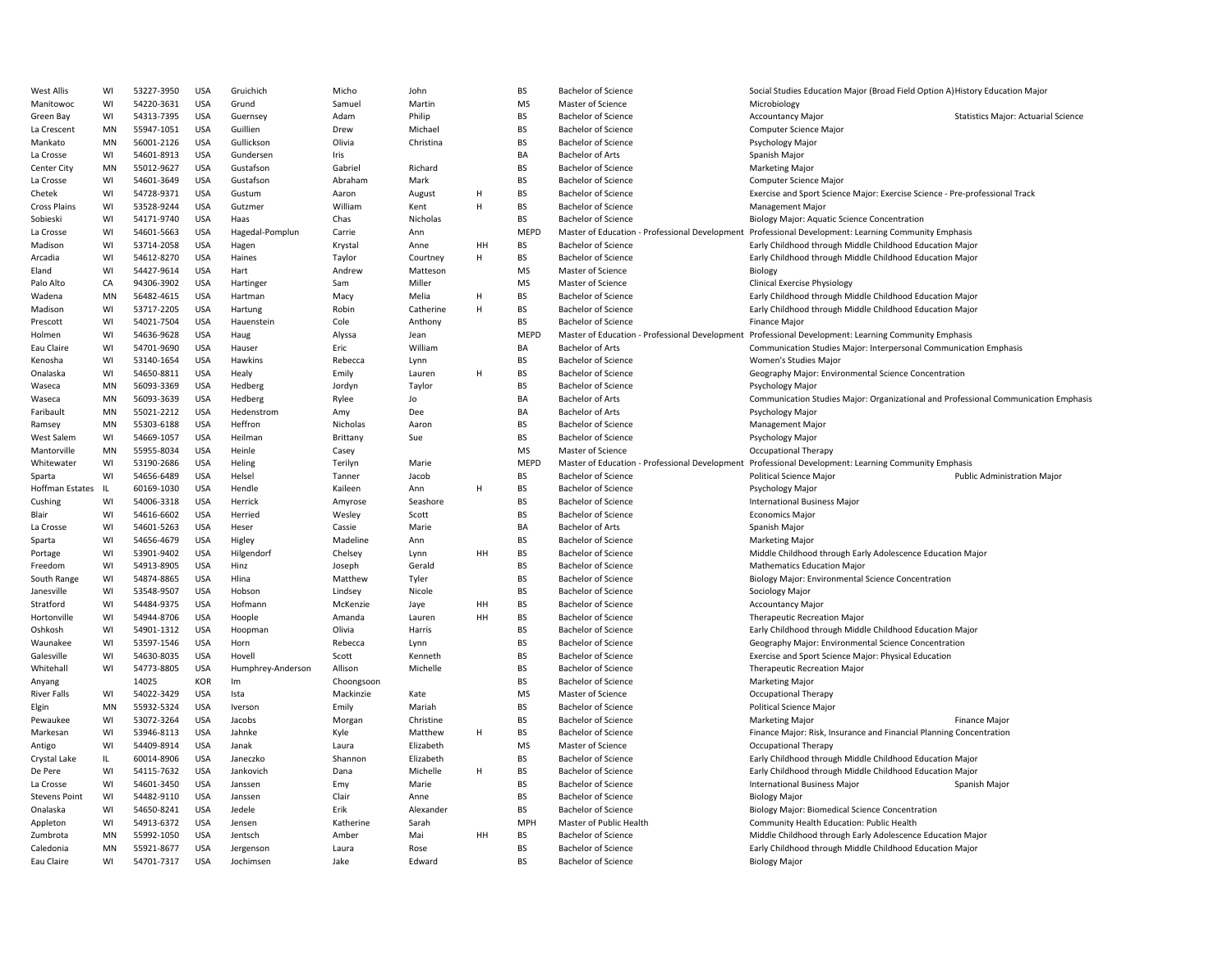| Eagan                    | MN | 55123-2165 | <b>USA</b> | Johnson      | Kyla        | Rae          | HH     | <b>BS</b> | <b>Bachelor of Science</b>                     | Middle Childhood through Early Adolescence Educati Spanish Education Major          |                                    |
|--------------------------|----|------------|------------|--------------|-------------|--------------|--------|-----------|------------------------------------------------|-------------------------------------------------------------------------------------|------------------------------------|
| Dodgeville               | WI | 53533-8610 | <b>USA</b> | Johnson      | Mackenzie   | Pearle       |        | <b>BS</b> | <b>Bachelor of Science</b>                     | Microbiology Major                                                                  |                                    |
| La Crosse                | WI | 54603-2411 | <b>USA</b> | Jones        | Devon       | Mikala       |        | BA        | <b>Bachelor of Arts</b>                        | Archaeological Studies Major                                                        |                                    |
| Reedsburg                | WI | 53959-9508 | <b>USA</b> | Jorandby     | Samantha    | Jo           | H      | <b>BS</b> | <b>Bachelor of Science</b>                     | <b>Marketing Major</b>                                                              |                                    |
| Green Bay                | WI | 54311-5513 | <b>USA</b> | Joski        | Joshua      | James        |        | BS        | Bachelor of Science                            | <b>Marketing Major</b>                                                              |                                    |
| Wausau                   | WI | 54401      | <b>USA</b> | Junk         | Kendra      | Kae          |        | MEPD      | Master of Education - Professional Development | Professional Development: Learning Community Emphasis                               |                                    |
| Roseville                | MN | 55113-2116 | <b>USA</b> | Kacmarynski  | Evan        | Matthias     | H      | BS        | <b>Bachelor of Science</b>                     | Exercise and Sport Science Major: Exercise Science - Pre-professional Track         |                                    |
| Plymouth                 | WI | 53073-4309 | <b>USA</b> | Kaiser       | Hannah      | Stephanie    |        | BS        | <b>Bachelor of Science</b>                     | <b>Marketing Major</b>                                                              |                                    |
| Middleton                | WI | 53562-1176 | <b>USA</b> | Kampe        | Joshua      | Lawrence     |        | <b>BS</b> | <b>Bachelor of Science</b>                     | <b>Biology Major</b>                                                                |                                    |
| Fox Point                | WI | 53217-4250 | <b>USA</b> | Karasch      | Benjamin    | Neil         |        | BA        | <b>Bachelor of Arts</b>                        | Communication Studies Major: Advocacy and Communication Criticism Emphasis          |                                    |
| Waunakee                 | WI | 53597-2331 | <b>USA</b> | Kaufman      | Stevie      | Dawn         |        | <b>MS</b> | Master of Science                              | Occupational Therapy                                                                |                                    |
|                          | WI | 54656-6415 | <b>USA</b> | Kayala       |             | Marie        |        | <b>BS</b> | <b>Bachelor of Science</b>                     | Sociology Major                                                                     |                                    |
| Sparta                   |    |            |            |              | Keegan      |              |        |           |                                                |                                                                                     |                                    |
| Holmen                   | WI | 54636-9763 | <b>USA</b> | Kelly        | Michael     | Joseph       | H<br>H | <b>BS</b> | <b>Bachelor of Science</b>                     | Exercise and Sport Science Major: Sport Management                                  |                                    |
| Eagan                    | MN | 55121-3100 | <b>USA</b> | Kennedy      | Luci        | Lian Huber   |        | BA        | <b>Bachelor of Arts</b>                        | Communication Studies Major: Interpersonal Communication Emphasis                   |                                    |
| Strum                    | WI | 54770-7869 | <b>USA</b> | Kensmoe      | Erin        | A            |        | BS        | <b>Bachelor of Science</b>                     | <b>Public Administration Major</b>                                                  |                                    |
| Coleman                  | WI | 54112-9550 | <b>USA</b> | Kerr         | Lindsey     | Richaine     |        | <b>BS</b> | <b>Bachelor of Science</b>                     | Psychology Major                                                                    |                                    |
| Prairie du Sac           | WI | 53578-1078 | <b>USA</b> | Kerska       | Mikkayla    | Jayne        | H      | BS        | <b>Bachelor of Science</b>                     | <b>Accountancy Major</b>                                                            | Finance Major                      |
| <b>Bristol</b>           | VA | 24202-5057 | <b>USA</b> | Kimbler      | Jennifer    | Leigh        |        | <b>MS</b> | Master of Science                              | <b>Medical Dosimetry</b>                                                            |                                    |
| Merrimac                 | WI | 53561-9540 | <b>USA</b> | Kind         | Dalton      | Robert       | HH     | BS        | <b>Bachelor of Science</b>                     | Microbiology Major                                                                  |                                    |
| Fitchburg                | WI | 53575-1935 | <b>USA</b> | Kinney       | Marina      | Kathleen     |        | <b>BS</b> | <b>Bachelor of Science</b>                     | <b>Therapeutic Recreation Major</b>                                                 |                                    |
| Viroqua                  | WI | 54665-1249 | <b>USA</b> | Kirking      | Nicholas    | Edwin        |        | <b>BS</b> | <b>Bachelor of Science</b>                     | <b>Marketing Major</b>                                                              |                                    |
| Beaver Dam               | WI | 53916-1205 | <b>USA</b> | Knollenberg  | Nicholis    | Richard      |        | <b>BS</b> | <b>Bachelor of Science</b>                     | Exercise and Sport Science Major: Exercise Science - Fitness Track                  |                                    |
| <b>Black River Falls</b> | WI | 54615-9197 | <b>USA</b> | Koboski      | Greggory    | James        |        | <b>BS</b> | <b>Bachelor of Science</b>                     | Music Major: Instrumental Emphasis                                                  |                                    |
| Oconomowoc               | WI | 53066-2304 | <b>USA</b> | Koch         | Sara        | Beth         | H      | BS        | Bachelor of Science                            | Psychology Major                                                                    |                                    |
| Duluth                   | MN | 55805-2235 | <b>USA</b> | Kocos        | Kevin       |              |        | <b>MS</b> | Master of Science                              | <b>Medical Dosimetry</b>                                                            |                                    |
| Stillwater               | MN | 55082-4375 | <b>USA</b> | Koop         | Zachary     | Chester      |        | BS        | Bachelor of Science                            | <b>Physics Major</b>                                                                |                                    |
| Strum                    | WI | 54770-0525 | <b>USA</b> | Koxlien      | Tyler       | Jeffrey      |        | BS        | <b>Bachelor of Science</b>                     | Communication Studies Major: Interpersonal Communication Emphasis                   |                                    |
| Browerville              | MN | 56438-4629 | <b>USA</b> | Kruse        | Tyler       | Morgan       |        | BS        | Bachelor of Science                            | Undergraduate Special - Non Degree                                                  |                                    |
| Waunakee                 | WI | 53597-9109 | <b>USA</b> | Kruser       | Ryan        | $\mathbf{I}$ | H      | <b>BS</b> | <b>Bachelor of Science</b>                     | Psychology Major                                                                    |                                    |
| Wisconsin Rapids WI      |    | 54494-4845 | <b>USA</b> | Kryshak      | Christopher | Edward       | H      | <b>BS</b> | <b>Bachelor of Science</b>                     | Early Childhood through Middle Childhood Education Major                            |                                    |
| <b>Cross Plains</b>      | WI | 53528-9375 | <b>USA</b> | Kuehn        | James       | Thomas       |        | <b>BS</b> | <b>Bachelor of Science</b>                     | <b>Management Major</b>                                                             |                                    |
| Kettering                | OH | 45440-1579 | <b>USA</b> | Kuhlke       | Angela      | Marie        |        | MS        | Master of Science                              | <b>Medical Dosimetry</b>                                                            |                                    |
| <b>Elkhart Lake</b>      | WI | 53020-2036 | <b>USA</b> | Kuhn         | Adam        | Mark         | H      | BS        | <b>Bachelor of Science</b>                     | <b>Public Administration Major</b>                                                  | <b>Economics Major</b>             |
| Crystal Lake             | IL | 60014-8449 | <b>USA</b> | Kukulski     | Joseph      | Thomas       |        | MS        | Master of Science                              | Biology: Aquatic Science Concentration                                              |                                    |
| Chanhassen               | MN | 55317-8558 | <b>USA</b> | Kurth        | Michael     | Ryan         |        | BS        | <b>Bachelor of Science</b>                     | <b>International Business Major</b>                                                 | Spanish Major                      |
| New Brighton             | MN | 55112-7242 | <b>USA</b> | Kwong        | Joseph      |              |        | BS        | <b>Bachelor of Science</b>                     | Computer Science Major                                                              |                                    |
| Saginaw                  | MN | 55779-9686 | <b>USA</b> | Laine        | Courtney    |              |        | <b>BS</b> | <b>Bachelor of Science</b>                     | Archaeological Studies Major                                                        |                                    |
| Farmington Hills         | MI | 48335-4742 | <b>USA</b> | Laird Abbott | Veronica    | Ann          |        | <b>MS</b> | Master of Science                              | <b>Medical Dosimetry</b>                                                            |                                    |
|                          | WI |            |            |              |             |              | H      | <b>BS</b> |                                                |                                                                                     |                                    |
| Suamico                  |    | 54313-3614 | <b>USA</b> | Lambert      | Bria        | Marie        |        |           | <b>Bachelor of Science</b>                     | <b>Mathematics Major</b>                                                            |                                    |
| Janesville               | WI | 53545-2614 | <b>USA</b> | Landstrom    | Cassandra   | Jean         |        | <b>BS</b> | <b>Bachelor of Science</b>                     | <b>Biology Major</b>                                                                |                                    |
| Mount Pleasant           | WI | 53406-6817 | <b>USA</b> | Langendorf   | Mallory     | Mary         |        | <b>BS</b> | <b>Bachelor of Science</b>                     | Sociology Major                                                                     |                                    |
| Hartland                 | WI | 53029-8442 | <b>USA</b> | Larson       | Victoria    | Alexis       |        | BS        | <b>Bachelor of Science</b>                     | Psychology Major                                                                    |                                    |
| La Crosse                | WI | 54603-1546 | <b>USA</b> | Lass         | Samantha    | Rachel       |        | <b>BS</b> | <b>Bachelor of Science</b>                     | <b>Accountancy Major</b>                                                            |                                    |
| La Crosse                | WI | 54603-1546 | <b>USA</b> | Lass         | Samantha    | Rachel       |        | <b>BS</b> | <b>Bachelor of Science</b>                     | <b>Accountancy Major</b>                                                            | Finance Major: Risk, Insurance and |
| Owatonna                 | MN | 55060-3020 | <b>USA</b> | Lattery      | Dylan       | Francis      |        | AA        | Associate                                      | <b>Associate Degree</b>                                                             |                                    |
| Sun Prairie              | WI | 53590-3763 | <b>USA</b> | Laurent      | Jordan      | Lindsay      |        | BS        | <b>Bachelor of Science</b>                     | <b>Marketing Major</b>                                                              |                                    |
| Footville                | WI | 53537-0454 | <b>USA</b> | Lavery       | Jameson     | Patrick      | H      | BS        | <b>Bachelor of Science</b>                     | Exercise and Sport Science Major: Exercise Science - Pre-professional Track         |                                    |
| Neenah                   | WI | 54956-4244 | <b>USA</b> | Law          | Stephen     | Joseph       |        | <b>BS</b> | <b>Bachelor of Science</b>                     | <b>Biology Major</b>                                                                |                                    |
| Bayfield                 | WI | 54814-4745 | <b>USA</b> | Leask        | Shania      | Marie        |        | <b>BS</b> | <b>Bachelor of Science</b>                     | Biology Major: Aquatic Science Concentration                                        |                                    |
| La Crosse                | WI | 54601-5519 | <b>USA</b> | Lee          | Linda       |              |        | <b>BS</b> | <b>Bachelor of Science</b>                     | <b>Biology Major</b>                                                                |                                    |
| Minocqua                 | WI | 54548-9224 | <b>USA</b> | Lee          | Jamie       | Rose         | H      | <b>BS</b> | <b>Bachelor of Science</b>                     | Public Health and Community Health Education Major                                  |                                    |
| Waukesha                 | WI | 53188-4569 | <b>USA</b> | Lehr         | Haley       | Lynn         | HH     | BA        | Bachelor of Arts                               | Communication Studies Major: Organizational and Professional Communication Emphasis |                                    |
| Oshkosh                  | WI | 54901-3521 | <b>USA</b> | Lenz         | Peter       | Ramsay       |        | BA        | <b>Bachelor of Arts</b>                        | Communication Studies Major: Broadcast and Digital Media Emphasis                   |                                    |
| La Crosse                | WI | 54601-3483 | <b>USA</b> | Lesatz       | Trey        | Michael      |        | BS        | <b>Bachelor of Science</b>                     | Psychology Major                                                                    |                                    |
| <b>Cottage Grove</b>     | MN | 55016-1061 | <b>USA</b> | Lewis        | Joseph      | Michael      |        | BS        | <b>Bachelor of Science</b>                     | Finance Major                                                                       |                                    |
| Yulin                    |    | 537000     | CHN        | Li           | Mingkang    |              |        | BS        | <b>Bachelor of Science</b>                     | Finance Major                                                                       |                                    |
| Tomah                    | WI | 54660-1606 | <b>USA</b> | Liebhart     | Charise     | Renae        |        | <b>MS</b> | Master of Science                              | <b>Occupational Therapy</b>                                                         |                                    |
| Blair                    | WI | 54616-8937 | <b>USA</b> | Lien         | Jordan      | Nicole       |        | <b>BS</b> | <b>Bachelor of Science</b>                     | <b>Management Major</b>                                                             |                                    |
| La Crosse                | WI | 54601-2616 | <b>USA</b> | Linssen      | Scott       |              |        | MEPD      | Master of Education - Professional Development | Professional Development: Learning Community Emphasis                               |                                    |
| Medford                  | WI | 54451-8974 | <b>USA</b> | Livingston   | Matthew     | James        |        | <b>BS</b> | <b>Bachelor of Science</b>                     | <b>Marketing Major</b>                                                              |                                    |
|                          | WI |            | <b>USA</b> |              | Allison     | Marie        |        | <b>BS</b> |                                                |                                                                                     |                                    |
| Wittenberg               |    | 54499-9513 |            | Lockery      |             |              |        |           | Bachelor of Science                            | Psychology Major                                                                    |                                    |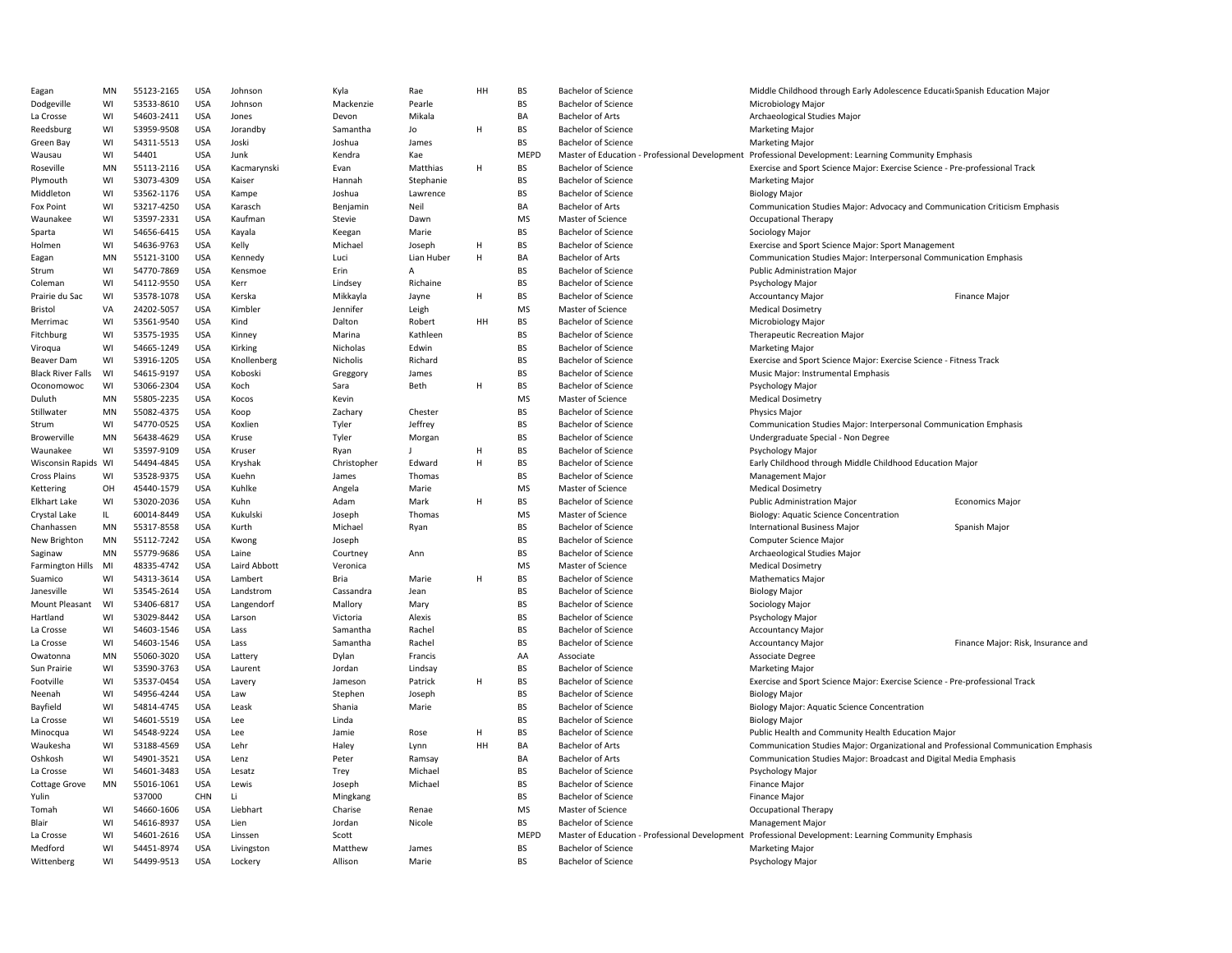| Pine Island          | MN        | 55963-9486 | <b>USA</b> | Lohmeyer           | Jared     | Jeffrey   |    | <b>BS</b>  | <b>Bachelor of Science</b>        | Exercise and Sport Science Major: Exercise Science - Pre-professional Track         |                                     |
|----------------------|-----------|------------|------------|--------------------|-----------|-----------|----|------------|-----------------------------------|-------------------------------------------------------------------------------------|-------------------------------------|
| Sullivan             | WI        | 53178-9728 | <b>USA</b> | Loppnow            | Kensley   | Rose      | H  | BS         | <b>Bachelor of Science</b>        | Early Childhood through Middle Childhood Education Major                            |                                     |
| Eagle                | WI        | 53119-1911 | USA        | Lovell             | Lexi      | Kay       | H  | <b>BS</b>  | <b>Bachelor of Science</b>        | Early Childhood through Middle Childhood Education Major                            |                                     |
| Nekoosa              | WI        | 54457-8043 | <b>USA</b> | Lubeck             | MacKenzie | Jo        | H  | BS         | <b>Bachelor of Science</b>        | Exercise and Sport Science Major: Physical Education                                |                                     |
| Eagan                | MN        | 55123-1690 | <b>USA</b> | Lukin              | Hannah    | Elizabeth |    | <b>MS</b>  | Master of Science                 | <b>Occupational Therapy</b>                                                         |                                     |
| Brooklyn Park        | MN        | 55443-3864 | <b>USA</b> | Lundgren           | Nicole    | Marie     |    | <b>MPH</b> | Master of Public Health           | Community Health Education: Public Health                                           |                                     |
| Kenosha              | WI        | 53143-1450 | <b>USA</b> | Lundy              | Tyler     | Allen     |    | AA         | Associate                         | Associate Degree                                                                    |                                     |
| Green Bay            | WI        | 54313-4954 | <b>USA</b> | Maas               | Mariah    | Christine | H  | <b>BS</b>  | <b>Bachelor of Science</b>        | <b>Biology Major</b>                                                                | Spanish Major                       |
| <b>Brown Deer</b>    | WI        | 53223-1364 | <b>USA</b> | Mack               | Jeremy    | Nicholas  |    | <b>BS</b>  | <b>Bachelor of Science</b>        | Psychology Major                                                                    |                                     |
| Sheboygan            | WI        | 53081-3120 | <b>USA</b> | Madrigal           | Abel      |           |    | <b>BS</b>  | <b>Bachelor of Science</b>        | Biology Major: Biomedical Science Concentration                                     |                                     |
| Shiocton             | WI        | 54170-9061 | <b>USA</b> | Majerus            | Logan     | Jon       |    | <b>BS</b>  | <b>Bachelor of Science</b>        | <b>Marketing Major</b>                                                              | <b>Finance Major</b>                |
| Central Islip        | <b>NY</b> | 11722-1022 | <b>USA</b> | Maldonado          | Ruth      | Noemi     |    | <b>MS</b>  | Master of Science                 | <b>Medical Dosimetry</b>                                                            |                                     |
| Plover               | WI        | 54467-2075 | <b>USA</b> | Mallek             | Logan     | Joseph    |    | <b>BS</b>  | <b>Bachelor of Science</b>        | Psychology Major                                                                    |                                     |
| Milwaukee            | WI        | 53208-2205 | <b>USA</b> | Maloney            | Ellen     | Elizabeth |    | <b>BS</b>  | <b>Bachelor of Science</b>        | <b>Biology Major</b>                                                                | Spanish Major                       |
| Lena                 | IL.       | 61048-9233 | <b>USA</b> | Mancosky           | Austin    | John      | H  | BS         | <b>Bachelor of Science</b>        | <b>Biology Major</b>                                                                |                                     |
| La Crosse            | WI        | 54601-3674 | USA        | Marks              | Selena    | Claire    |    | BA         | <b>Bachelor of Arts</b>           | Political Science Major                                                             |                                     |
| La Crosse            | WI        | 54601-3674 | <b>USA</b> | Marks              | Susannah  | Ingrid    |    | BA         | <b>Bachelor of Arts</b>           | Political Science Major                                                             |                                     |
| <b>Gays Mills</b>    | WI        | 54631-7261 | <b>USA</b> | Martin             | Craig     |           |    | MS         | Master of Science                 | Health Education: Community Health Education                                        |                                     |
| <b>Gays Mills</b>    | WI        | 54631-7113 | <b>USA</b> | Martin             | Hollie    | Marie     |    | BS         | <b>Bachelor of Science</b>        | Exercise and Sport Science Major: Exercise Science - Pre-professional Track         |                                     |
| Sun Prairie          | WI        | 53590-3515 | <b>USA</b> | Martin             | Ashley    | Ann       |    | <b>BS</b>  | <b>Bachelor of Science</b>        | Art Education Major                                                                 |                                     |
| La Crosse            | WI        | 54603-2680 | <b>USA</b> | Marx               | Amanda    | Jean      |    | <b>MS</b>  | Master of Science                 | <b>Clinical Exercise Physiology</b>                                                 |                                     |
|                      | WI        | 53402-3138 | <b>USA</b> | Marx               | Raymond   | Charles   |    | <b>MS</b>  | Master of Science                 | <b>Clinical Exercise Physiology</b>                                                 |                                     |
| Racine               | WI        | 54952-9795 | <b>USA</b> |                    |           | Elizabeth |    | <b>BS</b>  | <b>Bachelor of Science</b>        | <b>Public Administration Major</b>                                                  |                                     |
| Menasha              | WI        |            | <b>USA</b> | Massey<br>Mathison | Brooklyn  |           |    | <b>BS</b>  | <b>Bachelor of Science</b>        |                                                                                     |                                     |
| La Crosse            |           | 54601-4132 |            |                    | Kaitlin   | Renee     |    |            |                                   | Management Major                                                                    |                                     |
| Baraboo              | WI        | 53913-2332 | <b>USA</b> | Maxwell            | Mallory   | Rose      | HH | <b>BS</b>  | <b>Bachelor of Science</b>        | <b>Political Science Major</b>                                                      | <b>Public Administration Major</b>  |
| Reno                 | <b>NV</b> | 89506-7778 | <b>USA</b> | May                | Michael   | Edward    |    | <b>MS</b>  | Master of Science                 | <b>Medical Dosimetry</b>                                                            |                                     |
| Muskego              | WI        | 53150-8111 | <b>USA</b> | May                | Jacob     | Bradley   |    | <b>BS</b>  | <b>Bachelor of Science</b>        | <b>Marketing Major</b>                                                              |                                     |
| Oconomowoc           | WI        | 53066-8404 | USA        | Mayer              | Emily     | Ann       |    | MS         | Master of Science                 | <b>Occupational Therapy</b>                                                         |                                     |
| Reedsburg            | WI        | 53959-9671 | <b>USA</b> | Mayer              | Emily     | Kathleen  |    | BA         | <b>Bachelor of Arts</b>           | Communication Studies Major: Organizational and Professional Communication Emphasis |                                     |
| Middleton            | WI        | 53562-4056 | <b>USA</b> | McCauley           | Shannon   | Lee       |    | BS         | <b>Bachelor of Science</b>        | <b>Biology Major</b>                                                                |                                     |
| Gilbert              | AZ        | 85295-1472 | <b>USA</b> | McConnell          | Holly     | Elizabeth |    | <b>MS</b>  | Master of Science                 | <b>Medical Dosimetry</b>                                                            |                                     |
| Fitchburg            | WI        | 53711-5485 | <b>USA</b> | McCormick          | Jennie    | Margaret  |    | BA         | <b>Bachelor of Arts</b>           | Psychology Major                                                                    | Spanish Major                       |
| Kaukauna             | WI        | 54130-3546 | <b>USA</b> | McDaniel           | Kaitlyn   |           | HH | <b>BS</b>  | <b>Bachelor of Science</b>        | Early Childhood through Middle Childhood Education Major                            |                                     |
| Lake Mills           | WI        | 53551-9619 | <b>USA</b> | McFarlane          | Chad      | Scott     |    | <b>BS</b>  | <b>Bachelor of Science</b>        | Psychology Major                                                                    |                                     |
| Versailles           | KY        | 40383-9748 | <b>USA</b> | McGregor           | Jill      | Leigh     |    | <b>MS</b>  | Master of Science                 | <b>Occupational Therapy</b>                                                         |                                     |
| Suamico              | WI        | 54313-7832 | <b>USA</b> | McGuire            | Lindsey   | Jo        |    | <b>BS</b>  | <b>Bachelor of Science</b>        | <b>Finance Major</b>                                                                |                                     |
| Kenosha              | WI        | 53144-7114 | <b>USA</b> | McSorley           | Mary      | Eleane    | H  | BS         | <b>Bachelor of Science</b>        | <b>Marketing Major</b>                                                              | Communication Studies Major: Organi |
| Germantown           | WI        | 53022-6101 | <b>USA</b> | Mehring            | Sarah     | Jean      |    | BS         | <b>Bachelor of Science</b>        | Middle Childhood through Early Adolescence Education Major                          |                                     |
| Oconomowoc           | WI        | 53066-8409 | <b>USA</b> | Meindel            | Matthew   | Dale      |    | MS         | Master of Science                 | Microbiology: Clinical Microbiology Emphasis                                        |                                     |
| Fox Lake             | IL        | 60020-1506 | <b>USA</b> | Melton             | Shyanne   | Mystik    |    | <b>BS</b>  | <b>Bachelor of Science</b>        | Psychology Major                                                                    |                                     |
| Maryville            | <b>TN</b> | 37803-6256 | <b>USA</b> | Meyer              | Beverly   | Stepp     |    | <b>MS</b>  | Master of Science                 | <b>Medical Dosimetry</b>                                                            |                                     |
| Berlin               | WI        | 54923-7629 | USA        | Meyer              | Amber     | Joellene  |    | <b>BS</b>  | <b>Bachelor of Science</b>        | Communication Studies Major: Broadcast and Digital Media Emphasis                   |                                     |
| Green Bay            | WI        | 54311-5724 | <b>USA</b> | Meyer              | Matthew   | Charles   |    | <b>BS</b>  | <b>Bachelor of Science</b>        | Biology Major: Environmental Science Concentration                                  |                                     |
| Onalaska             | WI        | 54650-8301 | <b>USA</b> | Meyer              | Ellie     | Nicole    |    | <b>BS</b>  | <b>Bachelor of Science</b>        | Communication Studies Major: Organizational and Professional Communication Emphasis |                                     |
| Suamico              | WI        | 54173-8428 | <b>USA</b> | Michiels           | Sarah     | Tiffany   | HH | <b>BS</b>  | <b>Bachelor of Science</b>        | <b>Accountancy Major</b>                                                            |                                     |
| Coon Valley          | WI        | 54623-9370 | <b>USA</b> | Mikshowsky         | Cory      | Joseph    |    | <b>BS</b>  | <b>Bachelor of Science</b>        | Physics Major                                                                       |                                     |
| Bloomington          | MN        | 55437-2349 | <b>USA</b> | Miller             | Jacob     | David     | H  | <b>BS</b>  | <b>Bachelor of Science</b>        | Exercise and Sport Science Major: Exercise Science - Pre-professional Track         |                                     |
| Ramsey               | MN        | 55303-4459 | <b>USA</b> | Miller             | Joelle    | Elizabeth |    | BA         | <b>Bachelor of Arts</b>           | Communication Studies Major: Advocacy and Communication Criticism Emphasis          |                                     |
| Grafton              | WI        | 53024-1939 | <b>USA</b> | Miller             | Katherine | Mary      |    | <b>BS</b>  | <b>Bachelor of Science</b>        | Psychology Major                                                                    |                                     |
| Waukesha             | WI        | 53188-5924 | <b>USA</b> | Miller             | Daniel    | Edward    |    | <b>BS</b>  | <b>Bachelor of Science</b>        | Finance Major: Risk, Insurance and Financial Planning Concentration                 |                                     |
| Plover               | WI        | 54467-2323 | <b>USA</b> | Mitch              | Matthew   | Ernest    |    | <b>BA</b>  | <b>Bachelor of Arts</b>           | Sociology Major                                                                     |                                     |
| La Crosse            | WI        | 54601-4967 | <b>USA</b> | Moen               | Mackenzie | Layne     | HH | BA         | <b>Bachelor of Arts</b>           | Philosophy Major                                                                    |                                     |
| Mindoro              | WI        | 54644-9404 | USA        | Montalvo           | Aaron     | Pierce    |    | <b>BS</b>  | <b>Bachelor of Science</b>        | <b>Finance Major</b>                                                                |                                     |
| Plainview            | MN        | 55964-1186 | <b>USA</b> | Montgomery         | Chase     |           |    | BS         | <b>Bachelor of Science</b>        | Sociology Major                                                                     |                                     |
| Madison              | WI        | 53705-2464 | USA        | Morgen             | Lucas     | John      |    | <b>BS</b>  | <b>Bachelor of Science</b>        | <b>Marketing Major</b>                                                              |                                     |
| Eagle River          | WI        | 54521-9669 | <b>USA</b> | Morris             | Ryan      | Matthew   |    | BS         | <b>Bachelor of Science</b>        | Exercise and Sport Science Major: Sport Management                                  |                                     |
| <b>River Falls</b>   | WI        | 54022-4302 | <b>USA</b> | Morrow             | Leah      | Christine | Н  | BS         | <b>Bachelor of Science</b>        | Psychology Major                                                                    |                                     |
| <b>Cottage Grove</b> | MN        | 55016-2073 | <b>USA</b> | Moser              | Abigai    | Joyce     |    | <b>BS</b>  | <b>Bachelor of Science</b>        | <b>Accountancy Major</b>                                                            |                                     |
| <b>Overland Park</b> | KS        | 66214-3060 | <b>USA</b> | Mudd               | Evan      | Schoultz  |    | <b>MBA</b> | Master of Business Administration | Master of Business Administration                                                   |                                     |
| Caledonia            | MN        | 55921-2700 | <b>USA</b> | Munson             | Alycia    | Kay       |    | <b>BS</b>  | <b>Bachelor of Science</b>        | <b>Biology Major</b>                                                                |                                     |
| <b>River Falls</b>   | WI        | 54022-4868 | <b>USA</b> | Murphy             | Abby      | Marie     | HH | <b>BS</b>  | <b>Bachelor of Science</b>        | Communication Studies Major: Organizational and Professional Communication Emphasis |                                     |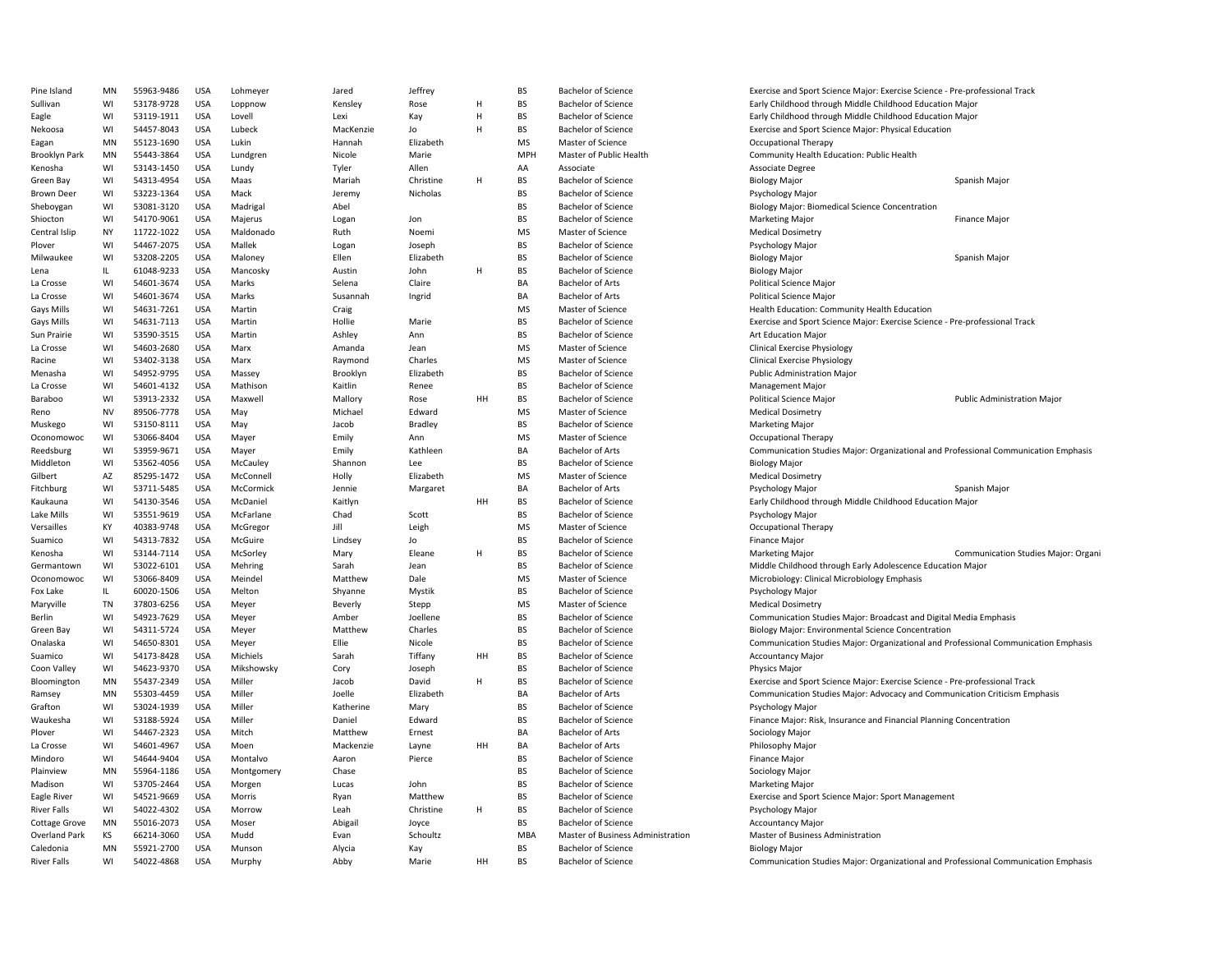| Waunakee             | WI | 53597-9461 | <b>USA</b> | Murray         | Alexandra        | Lauren       |    | <b>MS</b>   | Master of Science              | <b>Medical Dosimetry</b>                                                                             |
|----------------------|----|------------|------------|----------------|------------------|--------------|----|-------------|--------------------------------|------------------------------------------------------------------------------------------------------|
| La Crosse            | WI | 54601-5135 | <b>USA</b> | Naughton       | Ryan             |              |    | BS          | <b>Bachelor of Science</b>     | Art Major                                                                                            |
| Lino Lakes           | MN | 55038-4500 | <b>USA</b> | Nelson         | Anna             | Zey          |    | MS          | Master of Science              | <b>Clinical Exercise Physiology</b>                                                                  |
| Sun Prairie          | WI | 53590-9312 | <b>USA</b> | Neuenschwander | Jessica          | Rose         |    | BS          | <b>Bachelor of Science</b>     | <b>Biology Major</b>                                                                                 |
| Hanoi                |    | 10000      | <b>VNM</b> | Nguyen         | Phuong           | Hoai         |    | <b>BS</b>   | <b>Bachelor of Science</b>     | Computer Science Major                                                                               |
| Philadelphia         | PA | 19116-3766 | <b>USA</b> | Nigay          | Evgenia          |              |    | <b>MS</b>   | Master of Science              | <b>Medical Dosimetry</b>                                                                             |
| New Berlin           | WI | 53151-1914 | <b>USA</b> | Nilsson        | Anneka           | Lisl         |    | BS          | <b>Bachelor of Science</b>     | <b>Biology Education Major</b>                                                                       |
| La Crosse            | WI | 54601-3405 | <b>USA</b> | Nodolf         | Megan            | Carly Anne   |    | <b>BS</b>   | <b>Bachelor of Science</b>     | Biology Major: Environmental Science Concentration                                                   |
| <b>Stevens Point</b> | WI | 54481-5671 | <b>USA</b> | Nolan          | Rachel           | Michele      | HH | <b>BS</b>   | <b>Bachelor of Science</b>     | <b>Finance Major</b>                                                                                 |
| Holmen               | WI | 54636-9450 | <b>USA</b> | Nomland        | Valerie          | Alexis       | H  | BA          | <b>Bachelor of Arts</b>        | <b>Psychology Major</b>                                                                              |
| Rice Lake            | WI | 54868-8806 | <b>USA</b> | Novinska       | Kody             | Austin       | H  | BS          | Bachelor of Science            | Exercise and Sport Science Major: Physical Education School Health Education Major                   |
| Columbus             | WI | 53925-1210 | <b>USA</b> | O'Connell      | Hannah           | Marie        | H  | <b>BS</b>   | <b>Bachelor of Science</b>     | <b>Accountancy Major</b>                                                                             |
| Green Bay            | WI | 54311-6574 | <b>USA</b> | O'Connell      | Michael          | Jon          |    | BS          | <b>Bachelor of Science</b>     | Finance Major                                                                                        |
| Eagan                | MN | 55122-2323 | <b>USA</b> | Oelke          | Nicholas         | Wayne        |    | BS          | <b>Bachelor of Science</b>     | Finance Major                                                                                        |
| Green Bay            | WI | 54313-7011 | <b>USA</b> | Oettinger      | Abby             | Marie        |    | BA          | Bachelor of Arts               | Psychology Major                                                                                     |
|                      | MN | 55437-2350 | <b>USA</b> |                |                  |              |    | BA          | <b>Bachelor of Arts</b>        |                                                                                                      |
| Bloomington          | MN | 55435-2301 | <b>USA</b> | Olson<br>Olson | Rachel<br>Linlea | Leigh        | H  | <b>BS</b>   | <b>Bachelor of Science</b>     | Psychology Major                                                                                     |
| Edina                |    |            |            |                |                  | Pearl        |    |             |                                | Psychology Major                                                                                     |
| Marshfield           | WI | 54449-8239 | <b>USA</b> | Olson          | Lucas            | Michael      |    | <b>BS</b>   | <b>Bachelor of Science</b>     | Middle Childhood through Early Adolescence Education Major                                           |
| Onalaska             | WI | 54650-3333 | <b>USA</b> | Olson          | Madalyn          | Camille      |    | BA          | <b>Bachelor of Arts</b>        | Sociology Major                                                                                      |
| Marshfield           | WI | 54449-3118 | <b>USA</b> | Oppman         | Kole             | Alexander    | H  | BS          | Bachelor of Science            | <b>Management Major</b>                                                                              |
| Custer               | WI | 54423-9643 | <b>USA</b> | Orlikowski     | Amber            | Rose         |    | <b>BS</b>   | <b>Bachelor of Science</b>     | Exercise and Sport Science Major: Exercise Science - Pre-professional Track                          |
| Green Bay            | WI | 54313-9004 | <b>USA</b> | Ottens         | Gabriela         | Marie        |    | <b>BS</b>   | <b>Bachelor of Science</b>     | Psychology Major<br>Sociology Major                                                                  |
| Minocqua             | WI | 54548-9119 | <b>USA</b> | Ottoson        | Megan            | Marie        |    | BS          | <b>Bachelor of Science</b>     | <b>Marketing Major</b>                                                                               |
| Melrose              | WI | 54642-8456 | <b>USA</b> | Ours           | Dylan            | Michael      |    | <b>BS</b>   | <b>Bachelor of Science</b>     | <b>Mathematics Major</b>                                                                             |
| San Diego            | CA | 92124-2327 | <b>USA</b> | Page           | Ann              | Elizabeth    |    | <b>MS</b>   | Master of Science              | <b>Occupational Therapy</b>                                                                          |
| Mindoro              | WI | 54644-9552 | <b>USA</b> | Paisley        | Jesse            | Lynn         |    | BS          | <b>Bachelor of Science</b>     | <b>Management Major</b><br><b>Finance Major</b>                                                      |
| La Crescent          | MN | 55947-4503 | <b>USA</b> | Panten         | Jacob            | Charles      | HH | <b>BS</b>   | <b>Bachelor of Science</b>     | Biology Major: Cellular and Molecular Biology Concentration                                          |
| Adams                | WI | 53910-1074 | <b>USA</b> | Parr           | Brittany         | Marie        | H  | <b>BS</b>   | <b>Bachelor of Science</b>     | <b>English Education Major</b>                                                                       |
| Brookfield           | WI | 53045-2200 | <b>USA</b> | Patel          | Priya            | Atul         |    | <b>BS</b>   | <b>Bachelor of Science</b>     | <b>Physics Major</b>                                                                                 |
| La Crosse            | WI | 54601-2910 | <b>USA</b> | Patterman      | Amber            | Leah         |    | BS          | Bachelor of Science            | Exercise and Sport Science Major: Exercise Science - Fitness Track                                   |
| Waupaca              | WI | 54981-8382 | USA        | Paynter        | Abigail          | Jane         |    | <b>BS</b>   | <b>Bachelor of Science</b>     | <b>Public Administration Major</b>                                                                   |
| Luxemburg            | WI | 54217-9659 | <b>USA</b> | Peckumn        | Rachel           | Leigh        | Н  | BS          | <b>Bachelor of Science</b>     | Exercise and Sport Science Major: Exercise Science - Pre-professional Track                          |
| Dresser              | WI | 54009-4455 | <b>USA</b> | Pedersen       | Kurtis           | Duane        |    | BS          | <b>Bachelor of Science</b>     | <b>Physics Major</b>                                                                                 |
| La Crosse            | WI | 54601-3860 | <b>USA</b> | Pesch          | Kasey            | Leigh        | H  | <b>BS</b>   | <b>Bachelor of Science</b>     | Art Major                                                                                            |
| Middleton            | WI | 53562-4709 | <b>USA</b> | Peternell      | Kevin            |              |    | <b>BS</b>   | <b>Bachelor of Science</b>     | Exercise and Sport Science Major: Physical Education                                                 |
| Prior Lake           | MN | 55372-2778 | <b>USA</b> | Peters         | Ellise           | Ann          | HH | BS          | <b>Bachelor of Science</b>     | Communication Studies Major: Organizational and Professional Communication Emphasis                  |
| Appleton             | WI | 54915-8730 | <b>USA</b> | Peters         | Nicholas         | Todd         | HH | <b>BS</b>   | <b>Bachelor of Science</b>     | Exercise and Sport Science Major: Exercise Science - Pre-professional Track                          |
| Merrill              | WI | 54452-8772 | <b>USA</b> | Peterson       | Kelci            | Α            |    | BS          | <b>Bachelor of Science</b>     | Exercise and Sport Science Major: Physical Education                                                 |
| Onalaska             | WI | 54650-7026 | <b>USA</b> | Petrillo       | Gwendolyn        | Mae          | HH | <b>BS</b>   | <b>Bachelor of Science</b>     | <b>Biology Major</b>                                                                                 |
| Melrose              | WI | 54642-8220 | <b>USA</b> | Pfaff          | Macie            | Marie        |    | BS          | <b>Bachelor of Science</b>     | <b>Management Major</b>                                                                              |
| Racine               | WI | 53403-9620 | USA        | Pfarr          | <b>Brett</b>     | Reid         |    | <b>BS</b>   | <b>Bachelor of Science</b>     | <b>Finance Major</b>                                                                                 |
|                      |    |            |            |                |                  |              |    | BS          |                                |                                                                                                      |
| New London           | WI | 54961-8960 | <b>USA</b> | Phillips       | Drew             | Ryan         |    |             | <b>Bachelor of Science</b>     | Computer Science Major                                                                               |
| Fond du Lac          | WI | 54935-5477 | <b>USA</b> | Pickart        | Collin           | James        |    | BS          | <b>Bachelor of Science</b>     | <b>Statistics Major: Actuarial Science Concentration</b><br><b>Economics Major</b>                   |
| Warrens              | WI | 54666-8065 | <b>USA</b> | Pierce         | Cole             | Kevin        |    | BS          | <b>Bachelor of Science</b>     | Physics Major                                                                                        |
| Highland             | WI | 53543-9799 | <b>USA</b> | Pierick        | Nicholas         | James        |    | BS          | <b>Bachelor of Science</b>     | Exercise and Sport Science Major: Sport Management                                                   |
| Shakopee             | MN | 55379-3424 | <b>USA</b> | Ploumen        | Alexa            | Marie        | H  | <b>BS</b>   | <b>Bachelor of Science</b>     | Psychology Major                                                                                     |
| Meridian             | ID | 83646-6090 | <b>USA</b> | Pohl           | Ryan             | Alika        |    | <b>MS</b>   | Master of Science              | <b>Medical Dosimetry</b>                                                                             |
| Reedsburg            | WI | 53959-1433 | <b>USA</b> | Polk           | Danica           | Lee          |    | BS          | <b>Bachelor of Science</b>     | Middle Childhood through Early Adolescence Education Major                                           |
| La Crosse            | WI | 54601-2007 | <b>USA</b> | Posivio        | Brooke           | Christina    |    | BS          | <b>Bachelor of Science</b>     | Biology Major: Biomedical Science Concentration                                                      |
| Wausau               | WI | 54401-9730 | <b>USA</b> | Post           | Morgan           | Elizabeth    |    | <b>MEPD</b> |                                | Master of Education - Professional Development Professional Development: Learning Community Emphasis |
| Mauston              | WI | 53948-9318 | <b>USA</b> | Potter         | Joshua           |              |    | MEPD        |                                | Master of Education - Professional Development Professional Development: Learning Community Emphasis |
| Janesville           | WI | 53546-4004 | <b>USA</b> | Preston        | Megan            |              | H  | BS          | <b>Bachelor of Science</b>     | Finance Major                                                                                        |
| Alma Center          | WI | 54611-8017 | <b>USA</b> | Prindle        | Jacob            |              |    | MEPD        |                                | Master of Education - Professional Development Professional Development: Learning Community Emphasis |
| Alma Center          | WI | 54611-8017 | <b>USA</b> | Prindle        | Nicole           |              |    | <b>MEPD</b> |                                | Master of Education - Professional Development Professional Development: Learning Community Emphasis |
| Rudolph              | WI | 54475-9723 | <b>USA</b> | Przychocki     | Jakob            | Christian    |    | <b>BS</b>   | <b>Bachelor of Science</b>     | <b>Marketing Major</b>                                                                               |
| La Crosse            | WI | 54601-3413 | <b>USA</b> | Qian           | Guanzhong        |              |    | <b>MSE</b>  | Master of Software Engineering | Software Engineering                                                                                 |
| Menomonie            | WI | 54751-1702 | USA        | Rachick        | Crystal          | Joy          |    | <b>BS</b>   | <b>Bachelor of Science</b>     | Exercise and Sport Science Major: Physical Education                                                 |
| Oconomowoc           | WI | 53066-1504 | <b>USA</b> | Radtke         | Olivia           | Mae          | H  | <b>BS</b>   | <b>Bachelor of Science</b>     | Early Childhood through Middle Childhood Education Major                                             |
| Stoughton            | WI | 53589-3857 | <b>USA</b> | Raisbeck       | Nelson           | William      | H  | BS          | <b>Bachelor of Science</b>     | Communication Studies Major: Broadcast and Digital Media Emphasis                                    |
| Shakopee             | MN | 55379-4528 | <b>USA</b> | Ramos          | Macy             | Nicole       | H  | BS          | <b>Bachelor of Science</b>     | Women's Studies Major                                                                                |
| Melrose              | WI | 54642-8236 | <b>USA</b> | Ramsey         | Erik             | $\mathsf{A}$ |    | BS          | <b>Bachelor of Science</b>     | Physics Major: Biomedical Concentration                                                              |
|                      |    |            |            |                |                  |              |    |             |                                |                                                                                                      |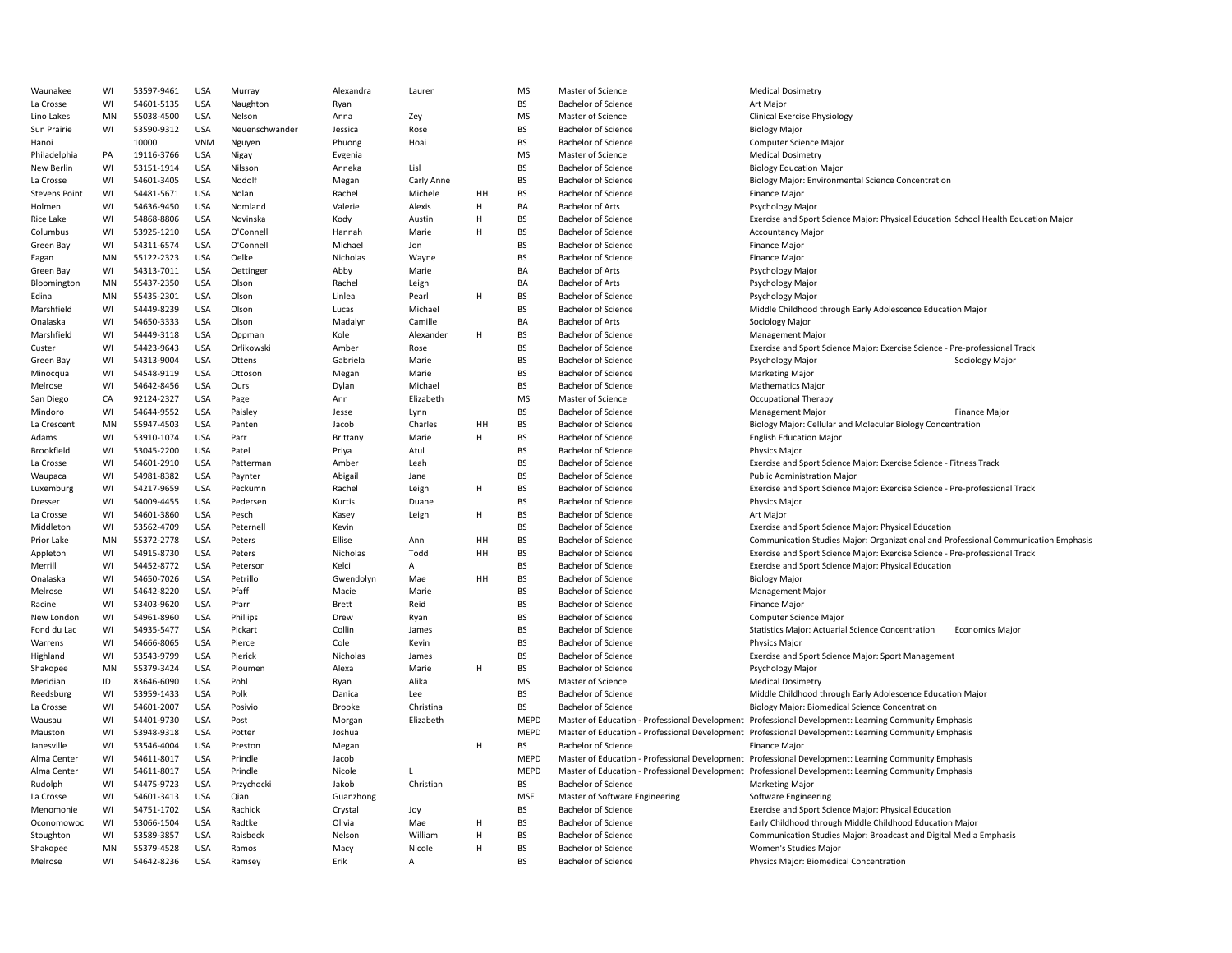| Hudson               | WI        | 54016-2030 | <b>USA</b> | Ramstad             | Lisa         | Soo Mee      | HH | <b>BS</b> | <b>Bachelor of Science</b>        | Psychology Major                                                                                     |
|----------------------|-----------|------------|------------|---------------------|--------------|--------------|----|-----------|-----------------------------------|------------------------------------------------------------------------------------------------------|
| Inver Grove HeightMN |           | 55076-1100 | <b>USA</b> | Rascher             | Katelyn      | Marie        | HH | <b>BS</b> | <b>Bachelor of Science</b>        | Psychology Major                                                                                     |
| Appleton             | WI        | 54915-1123 | <b>USA</b> | Rasmussen           | Noah         | Aaron        |    | <b>BS</b> | <b>Bachelor of Science</b>        | <b>Biology Major</b>                                                                                 |
| Evansville           | WI        | 53536-8325 | <b>USA</b> | Reed                | Benjamen     | Michael      |    | BS        | <b>Bachelor of Science</b>        | Exercise and Sport Science Major: Exercise Science - Pre-professional Track                          |
| Reedsville           | WI        | 54230-8074 | <b>USA</b> | Reichert            | Rachel       | Marie Grace  |    | <b>BS</b> | <b>Bachelor of Science</b>        | Psychology Major                                                                                     |
| Malden               | MA        | 02148-1832 | <b>USA</b> | Reis                | Kayla        | Monique      |    | <b>MS</b> | Master of Science                 | <b>Medical Dosimetry</b>                                                                             |
| Antioch              | IL.       | 60002-2351 | <b>USA</b> | Reiser              | Joseph       | Scott        | H  | <b>BS</b> | <b>Bachelor of Science</b>        | Exercise and Sport Science Major: Exercise Science - Pre-professional Track                          |
| Holmen               | WI        | 54636-9061 | <b>USA</b> | Renk                | Lexi         | Lousie       |    | <b>BS</b> | <b>Bachelor of Science</b>        | <b>Accountancy Major</b>                                                                             |
| Vinton               | OH        | 45686      | <b>USA</b> | Rice                | Aubrie       | Lorraine     |    | MS        | Master of Science                 | <b>Medical Dosimetry</b>                                                                             |
| Coon Rapids          | MN        | 55448-2165 | <b>USA</b> | Rippe               | Margaret     | Mary         | н  | BA        | <b>Bachelor of Arts</b>           | English Major: Rhetoric and Writing Emphasis<br>Spanish Major                                        |
| Elkhorn              | WI        | 53121-1142 | <b>USA</b> | Ritchey             | MacKenzie    | L            |    | BS        | <b>Bachelor of Science</b>        | Psychology Major                                                                                     |
| La Crosse            | WI        | 54603-3214 | <b>USA</b> | Rivard              | Mark         | Francis      |    | <b>BS</b> | <b>Bachelor of Science</b>        | Communication Studies Major: Organizational and Professional Communication Emphasis                  |
| Oregon               | WI        | 53575-2725 | <b>USA</b> | Rockwell            | Rachel       | Naomi        |    | MEPD      |                                   | Master of Education - Professional Development Professional Development: Learning Community Emphasis |
| Mondovi              | WI        | 54755-8331 | <b>USA</b> | Rodenberg           | Allison      | Kay          | HH | BS        | <b>Bachelor of Science</b>        | Chemistry Education Major                                                                            |
| Nekoosa              | WI        | 54457-1405 | <b>USA</b> | Rogers              | Phoenix      | Adonis       |    | BS        | <b>Bachelor of Science</b>        | Biology Major: Aquatic Science Concentration                                                         |
| Lincoln              | <b>ND</b> | 58504-9314 | <b>USA</b> |                     |              | Ann          |    | <b>MS</b> | Master of Science                 | <b>Medical Dosimetry</b>                                                                             |
|                      | WI        |            | <b>USA</b> | Rogstad             | Charity      | Mitchell     |    | <b>BS</b> |                                   | <b>Political Science Major</b>                                                                       |
| Evansville           |           | 53536-1325 |            | Rossmiller          | Ethan        |              |    | <b>BS</b> | <b>Bachelor of Science</b>        | <b>Economics Major</b>                                                                               |
| Sheboygan Falls      | WI        | 53085-1246 | <b>USA</b> | Rostek              | Joshua       | Michael      |    |           | <b>Bachelor of Science</b>        | Geography Major: Geographic Information Science Concentration                                        |
| De Pere              | WI        | 54115-9020 | <b>USA</b> | Rothering           | Zachary      | Michael      |    | <b>BS</b> | <b>Bachelor of Science</b>        | <b>Therapeutic Recreation Major</b>                                                                  |
| Zion                 | IL.       | 60099-1710 | <b>USA</b> | Ruckebeil           | Reid         | Allen        |    | <b>BS</b> | <b>Bachelor of Science</b>        | <b>Public Administration Major</b>                                                                   |
| Green Bay            | WI        | 54303-4179 | <b>USA</b> | Ruechel             | Turner       | Lee          |    | <b>BS</b> | <b>Bachelor of Science</b>        | Chemistry Major: Environmental Science Concentration                                                 |
| Chanhassen           | MN        | 55317-7413 | <b>USA</b> | Rumble              | Kylie        | Marisa       |    | BA        | <b>Bachelor of Arts</b>           | Spanish Major                                                                                        |
| Madison              | WI        | 53711-4406 | <b>USA</b> | Rutter              | Sarina       | Anne         |    | MS        | Master of Science                 | Biology: Aquatic Science Concentration                                                               |
| La Crosse            | WI        | 54601-3607 | <b>USA</b> | Ryczkowski          | Caitlin      | Marie        | H  | BS        | <b>Bachelor of Science</b>        | <b>Management Major</b>                                                                              |
| Sheboygan            | WI        | 53081-6824 | <b>USA</b> | Sabelko             | Kyana        | Kae          |    | BA        | <b>Bachelor of Arts</b>           | Sociology Major                                                                                      |
| Beaver Dam           | WI        | 53916-1558 | <b>USA</b> | Salzwedel           | Owen         | Kenneth      |    | <b>BS</b> | <b>Bachelor of Science</b>        | History Major: Regional Emphasis                                                                     |
| La Crosse            | WI        | 54601-4608 | <b>USA</b> | Sanborn             | Scott        | Michael      |    | <b>BS</b> | <b>Bachelor of Science</b>        | <b>Management Major</b>                                                                              |
| Mesa                 | AZ        | 85212-2010 | <b>USA</b> | Sanford             | Stephanie    | Lynn         |    | <b>MS</b> | Master of Science                 | <b>Medical Dosimetry</b>                                                                             |
| Mukwonago            | WI        | 53149-8834 | <b>USA</b> | Scaffidi            | Nicolette    | Ann          | HH | BA        | <b>Bachelor of Arts</b>           | Psychology Major                                                                                     |
| Minocqua             | WI        | 54548-9112 | <b>USA</b> | Scharbarth          | Abby         | Lee          |    | <b>BS</b> | <b>Bachelor of Science</b>        | Middle Childhood through Early Adolescence Education Major                                           |
| Lomira               | WI        | 53048-9515 | <b>USA</b> | Scharschmidt        | Mitch        | Robert       | HH | <b>BS</b> | <b>Bachelor of Science</b>        | <b>Accountancy Major</b><br><b>Finance Major</b>                                                     |
| La Crosse            | WI        | 54601-3461 | <b>USA</b> | Schauer             | Margaret     | Catherine    | HH | BS        | <b>Bachelor of Science</b>        | Psychology Major                                                                                     |
| La Crescent          | MN        | 55947-7708 | <b>USA</b> | Scheil              | Joshua       | Paul         | н  | <b>BS</b> | <b>Bachelor of Science</b>        | <b>Biology Major</b>                                                                                 |
| La Crescent          | MN        | 55947-1861 | <b>USA</b> | Scheuing            | Nicholas     | Reed         |    | MS        | Master of Science                 | <b>Occupational Therapy</b>                                                                          |
| Waterford            | WI        | 53185-4725 | <b>USA</b> | Schilling           | Garrett      | Bradley      |    | BS        | <b>Bachelor of Science</b>        | <b>English Education Major</b>                                                                       |
| <b>Bigfork</b>       | MT        | 59911-5700 | <b>USA</b> | Schleppenbach       | Lindsay      | Nicole       |    | MS        | Master of Science                 | <b>Clinical Exercise Physiology</b>                                                                  |
| West Salem           | WI        | 54669-1236 | <b>USA</b> | Schloesser          | Nicholas     | Andrew       |    | <b>MS</b> | Master of Science                 | <b>Biology: Aquatic Science Concentration</b>                                                        |
| Waconia              | MN        | 55387-1882 | <b>USA</b> | Schlottach-Ratcliff | Suzanna      | Danielle     | H  | <b>BS</b> | <b>Bachelor of Science</b>        | Computer Science Major                                                                               |
| La Crosse            | WI        | 54601-3745 | <b>USA</b> | Schmidt             | Nicholas     | William      |    | <b>BS</b> | <b>Bachelor of Science</b>        | Middle Childhood through Early Adolescence Education Major                                           |
| Oak Brook            | IL.       | 60523-1452 | <b>USA</b> | Schmidtke           | Kelly        | Karen        |    | BA        | <b>Bachelor of Arts</b>           | Psychology Major                                                                                     |
| Cazenovia            | WI        | 53924-7183 | <b>USA</b> | Schmitt             | Kayla        | Marie        |    | MS        | Master of Science                 | <b>Clinical Exercise Physiology</b>                                                                  |
| Monroe               | WI        | 53566-3337 | <b>USA</b> | Schneider           | <b>Brian</b> | Thomas       |    | BS        | <b>Bachelor of Science</b>        | Finance Major<br><b>Economics Major</b>                                                              |
| Onalaska             | WI        | 54650-7007 | <b>USA</b> | Schneider           | Jacob        | Quillin      |    | <b>BS</b> | <b>Bachelor of Science</b>        | <b>Biology Major</b>                                                                                 |
| Lisbon               | WI        | 53089-5430 | <b>USA</b> | Schowengerdt        | Christina    | Elaine       |    | <b>BS</b> | <b>Bachelor of Science</b>        | <b>Accountancy Major</b>                                                                             |
| Little Chute         | WI        | 54140-1233 | <b>USA</b> | Schrader            | Ariel        | Elizabeth    |    | BS        | <b>Bachelor of Science</b>        | Psychology Major                                                                                     |
| Nekoosa              | WI        | 54457-9001 | <b>USA</b> | Schrader            | Kane         | Calvin       |    | BS        | <b>Bachelor of Science</b>        | Finance Major: Risk, Insurance and Financial Planning Concentration                                  |
|                      | WI        |            | <b>USA</b> | Schullo             | Allison      |              | H  | <b>BS</b> |                                   |                                                                                                      |
| Milton               |           | 53563-9462 |            |                     |              | Marie        |    |           | <b>Bachelor of Science</b>        | <b>Mathematics Education Major</b>                                                                   |
| Portage              | WI        | 53901-1290 | <b>USA</b> | Schultz             | Karlie       | Elaine       |    | BS        | <b>Bachelor of Science</b>        | <b>Marketing Major</b>                                                                               |
| Portage              | WI        | 53901-1290 | <b>USA</b> | Schultz             | Kaysie       | Mae          |    | <b>BS</b> | <b>Bachelor of Science</b>        | <b>Accountancy Major</b>                                                                             |
| West Salem           | WI        | 54669-1639 | <b>USA</b> | Schultz             | Lucas        | Alan         |    | <b>BS</b> | <b>Bachelor of Science</b>        | <b>Biology Major</b>                                                                                 |
| Burnsville           | MN        | 55337-4100 | <b>USA</b> | Schumacher          | Sarah        | Janean       | н  | <b>BS</b> | <b>Bachelor of Science</b>        | Psychology Major                                                                                     |
| Saint Paul           | MN        | 55102-4261 | <b>USA</b> | Schwartz            | Cara         | Mee Shimon   |    | MBA       | Master of Business Administration | Master of Business Administration                                                                    |
| Baraboo              | WI        | 53913-9377 | <b>USA</b> | Schwarz             | Alexandra    | Marie        | HH | BS        | <b>Bachelor of Science</b>        | <b>Biology Major: Biomedical Science Concentration</b>                                               |
| Merrill              | WI        | 54452-3413 | <b>USA</b> | Seaman              | Andrew       | James        |    | <b>BS</b> | <b>Bachelor of Science</b>        | Exercise and Sport Science Major: Physical Education                                                 |
| Winona               | MN        | 55987-1518 | <b>USA</b> | Sell                | Katherine    | Kay          |    | <b>MS</b> | Master of Science                 | <b>Occupational Therapy</b>                                                                          |
| Ambrose              | ND        | 58833      | USA        | Sem                 | Trisha       | Rae          |    | MS        | Master of Science                 | <b>Clinical Exercise Physiology</b>                                                                  |
| Hartland             | WI        | 53029-9537 | <b>USA</b> | Sesolak             | Brian        | John         | H  | BS        | <b>Bachelor of Science</b>        | Exercise and Sport Science Major: Exercise Science - Pre-professional Track                          |
| Arcadia              | WI        | 54612-8154 | <b>USA</b> | Severson            | Hans         | Laurence     |    | MS        | Master of Science                 | <b>Occupational Therapy</b>                                                                          |
| Waukesha             | WI        | 53188-3523 | <b>USA</b> | Shannon             | Murphy       | Andrew       |    | <b>BS</b> | <b>Bachelor of Science</b>        | Communication Studies Major: Broadcast and Digital Media Emphasis                                    |
| Fitchburg            | WI        | 53711      | <b>USA</b> | Shaver              | Allison      | Rose         | H  | <b>BS</b> | <b>Bachelor of Science</b>        | <b>Biology Education Major</b><br>General Science Education (Broad Fi                                |
| Cleveland Heights OH |           | 44118-4221 | <b>USA</b> | Sheil               | Patrick      | Daniel Tyler |    | MS        | Master of Science                 | <b>Medical Dosimetry</b>                                                                             |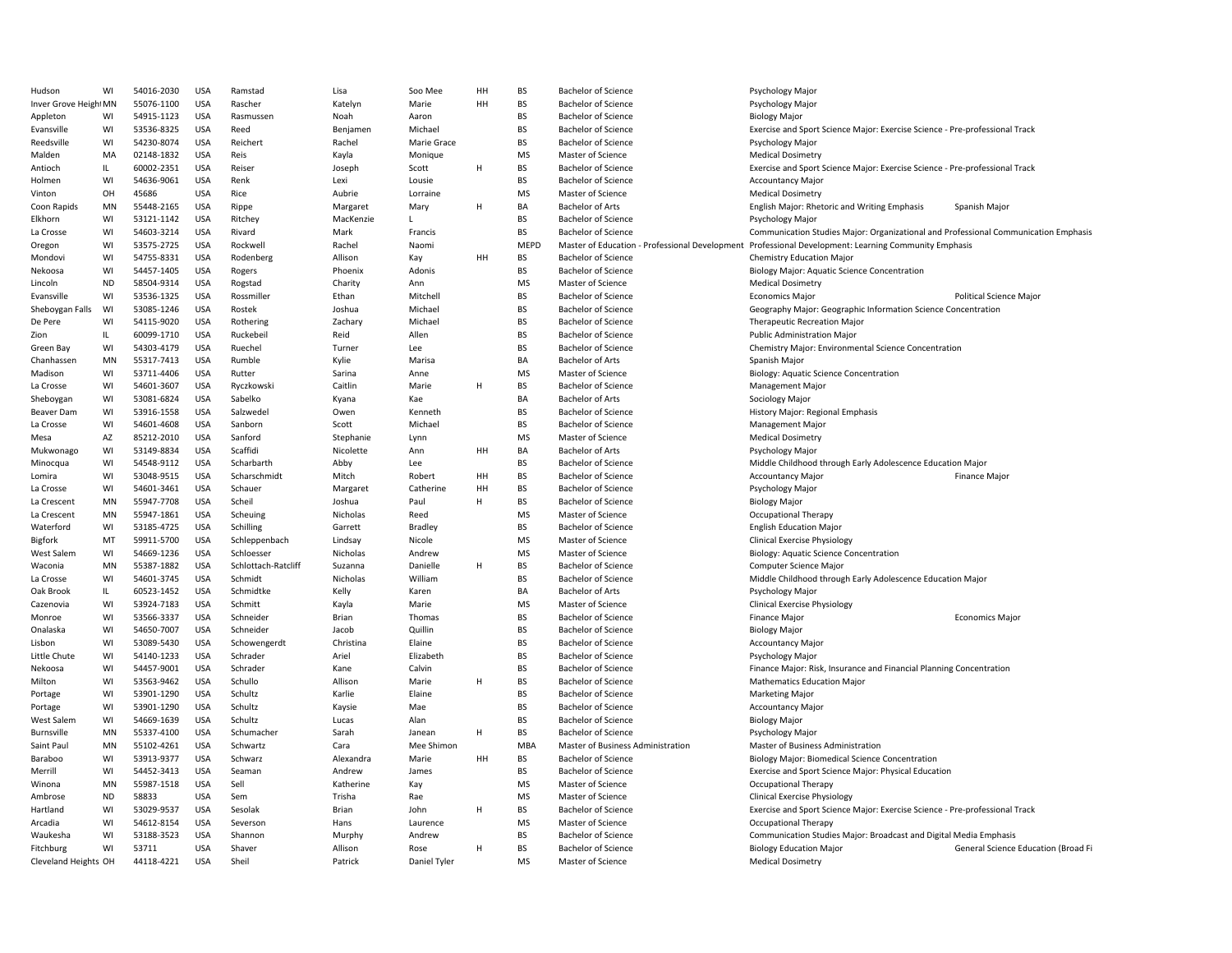| Manitowoc          | WI        | 54220-6532 | <b>USA</b> | Shimon       | Alex      | James     |    | <b>BS</b>   | <b>Bachelor of Science</b>                     | Management Major                                                                                     |                                   |
|--------------------|-----------|------------|------------|--------------|-----------|-----------|----|-------------|------------------------------------------------|------------------------------------------------------------------------------------------------------|-----------------------------------|
| Port Washington    | WI        | 53074-1333 | <b>USA</b> | Shupe        | Jessica   | Hazel     |    | MEPD        | Master of Education - Professional Development | Professional Development: Learning Community Emphasis                                                |                                   |
| Fort Atkinson      | WI        | 53538-2725 | <b>USA</b> | Siarkiewicz  | Sadie     | Elaine    | H  | <b>BS</b>   | <b>Bachelor of Science</b>                     | <b>Biology Major: Biomedical Science Concentration</b>                                               |                                   |
| Menomonie          | WI        | 54751-6532 | <b>USA</b> | Siebert      | Kayla     | Ann       |    | <b>BS</b>   | <b>Bachelor of Science</b>                     | <b>Management Major</b>                                                                              | Finance Major                     |
| Maribel            | WI        | 54227-9597 | <b>USA</b> | Sigl         | Madeline  | Grace     |    | BS          | <b>Bachelor of Science</b>                     | Computer Science Major                                                                               |                                   |
| Chicago            | IL        | 60607-2804 | <b>USA</b> | Sikora       | Spencer   |           |    | MS          | Master of Science                              | Exercise and Sport Science: Human Performance                                                        |                                   |
| South Milwaukee WI |           | 53172-2208 | <b>USA</b> | Simmons      | Anna      | Catherine |    | <b>BS</b>   | <b>Bachelor of Science</b>                     | <b>Marketing Major</b>                                                                               |                                   |
| Dresser            | WI        | 54009-4423 | <b>USA</b> | Sine         | Symone    | Marie     |    | <b>BS</b>   | <b>Bachelor of Science</b>                     | <b>Political Science Major</b>                                                                       |                                   |
| Campbellsport      | WI        | 53010-3448 | USA        | Sinjakovic   | Brandon   | James     |    | <b>BS</b>   | <b>Bachelor of Science</b>                     | <b>Computer Science Major</b>                                                                        |                                   |
| Kronenwetter       | WI        | 54455-8075 | <b>USA</b> | Skalitzky    | Devanne   |           |    | <b>MEPD</b> |                                                | Master of Education - Professional Development Professional Development: Learning Community Emphasis |                                   |
| La Crosse          | WI        | 54601-4904 | <b>USA</b> | Smallish     | Jessica   | Lee       |    | <b>BS</b>   | <b>Bachelor of Science</b>                     | Early Childhood through Middle Childhood Education Major                                             |                                   |
| Shingle Springs    | CA        | 95682-8057 | <b>USA</b> | Smelko       | Ashley    | Diane     |    | <b>MS</b>   | Master of Science                              | <b>Medical Dosimetry</b>                                                                             |                                   |
| Lakeville          | MN        | 55044-4903 | <b>USA</b> | Smith        | Jacob     | Michael   |    | BS          | <b>Bachelor of Science</b>                     | Psychology Major                                                                                     |                                   |
| Fort Atkinson      | WI        | 53538-1530 | <b>USA</b> | Smith        | Anthony   | Peter     |    | BS          | <b>Bachelor of Science</b>                     | <b>Computer Science Major</b>                                                                        |                                   |
| La Crosse          | WI        | 54601-3613 | <b>USA</b> | Smith        | Courtney  | Paige     | H  | <b>BS</b>   | <b>Bachelor of Science</b>                     | Exercise and Sport Science Major: Exercise Science - Pre-professional Track                          |                                   |
| Pewaukee           | WI        | 53072-3155 | <b>USA</b> | Snyder       | Madeline  | Ann       | H  | <b>BS</b>   | <b>Bachelor of Science</b>                     | Early Childhood through Middle Childhood Education Major                                             |                                   |
| Stillwater         | MN        | 55082-9351 | <b>USA</b> | Solensten    | Brittany  | Lee       |    | <b>BS</b>   | <b>Bachelor of Science</b>                     | Sociology Major                                                                                      |                                   |
|                    |           |            |            |              |           |           |    |             |                                                |                                                                                                      |                                   |
| <b>Brookfield</b>  | WI        | 53005-2111 | USA        | Solper       | Lindsay   | Jordan    |    | BA          | <b>Bachelor of Arts</b>                        | English Major: Rhetoric and Writing Emphasis                                                         | Music Major: Performance Emphasis |
| Waseca             | MN        | 56093-3531 | <b>USA</b> | Sopkowiak    | Dana      | Marie     |    | MS          | Master of Science                              | <b>Occupational Therapy</b>                                                                          |                                   |
| Green Bay          | WI        | 54311-9006 | <b>USA</b> | Southwick    | Carly     | Lynn      | H  | <b>BS</b>   | <b>Bachelor of Science</b>                     | Biology Major: Cellular and Molecular Biology Concen Biochemistry Major with American So             |                                   |
| Pittsburgh         | PA        | 15220-4413 | <b>USA</b> | Spanovich    | Lisa      | Rose      |    | <b>MS</b>   | Master of Science                              | <b>Medical Dosimetry</b>                                                                             |                                   |
| Groveland          | FL.       | 34736-8207 | <b>USA</b> | Speedy       | Jesse     |           |    | MS          | Master of Science                              | <b>Medical Dosimetry</b>                                                                             |                                   |
| Cold Spring        | MN        | 56320-1636 | <b>USA</b> | Spengler     | Maxwell   | Richard   |    | BS          | <b>Bachelor of Science</b>                     | Microbiology Major                                                                                   |                                   |
| Lino Lakes         | MN        | 55038-9614 | <b>USA</b> | Spitzmueller | Elsa      | Jane      | H  | <b>BS</b>   | <b>Bachelor of Science</b>                     | <b>Therapeutic Recreation Major</b>                                                                  |                                   |
| Waunakee           | WI        | 53597-8707 | <b>USA</b> | Stamas       | Anastasia | Marie     |    | <b>BA</b>   | <b>Bachelor of Arts</b>                        | Spanish Major                                                                                        | Psychology Major                  |
| Andover            | MN        | 55304-1700 | <b>USA</b> | Stauffeneker | Lucas     | James     |    | <b>BS</b>   | <b>Bachelor of Science</b>                     | <b>Marketing Major</b>                                                                               |                                   |
| Portage            | WI        | 53901-1808 | USA        | Staveness    | Elizabeth | Anne      | H  | <b>BS</b>   | <b>Bachelor of Science</b>                     | <b>Biology Major</b>                                                                                 |                                   |
| Hartland           | WI        | 53029-2119 | <b>USA</b> | Stawicki     | Greta     | Katherine |    | BS          | <b>Bachelor of Science</b>                     | Marketing Major                                                                                      |                                   |
| Lyndon Station     | WI        | 53944-9485 | <b>USA</b> | Stefan       | Karlie    | Corine    |    | <b>BS</b>   | <b>Bachelor of Science</b>                     | <b>Public Administration Major</b>                                                                   |                                   |
| Wales              | WI        | 53183-9610 | <b>USA</b> | Stefanski    | Nicholas  | Steven    |    | BS          | <b>Bachelor of Science</b>                     | Marketing Major                                                                                      |                                   |
| La Crosse          | WI        | 54601-3006 | <b>USA</b> | Steingraeber | Samuel    | Nathan    |    | BA          | <b>Bachelor of Arts</b>                        | <b>History Major</b>                                                                                 |                                   |
| Sparta             | WI        | 54656-6502 | <b>USA</b> | Stencel      | Sarah     |           |    | <b>MEPD</b> |                                                | Master of Education - Professional Development Professional Development: Learning Community Emphasis |                                   |
| Eau Claire         | WI        | 54701-7999 | <b>USA</b> | Stephens     | Hayley    | Michelle  | H  | <b>BS</b>   | <b>Bachelor of Science</b>                     | Middle Childhood through Early Adolescence Education Major                                           |                                   |
| Verona             | WI        | 53593-1730 | <b>USA</b> | Steyer       | Allison   | Marie     | HH | <b>BS</b>   | <b>Bachelor of Science</b>                     | Exercise and Sport Science Major: Exercise Science - Pre-professional Track                          |                                   |
| Chilton            | WI        | 53014-1439 | <b>USA</b> | Stiefvater   | Clarissa  | Jean      | HH | <b>BS</b>   | <b>Bachelor of Science</b>                     | Psychology Major                                                                                     |                                   |
| Sun Prairie        | WI        | 53590-2462 | USA        | Stock        | Josey     | Marie     |    | <b>BS</b>   | <b>Bachelor of Science</b>                     | <b>Biology Major</b>                                                                                 |                                   |
| River Falls        | WI        | 54022-8004 | <b>USA</b> | Stokes       | Trevor    |           |    | BS          | <b>Bachelor of Science</b>                     | Finance Major                                                                                        | <b>Economics Major</b>            |
| Eau Claire         | WI        | 54703-1654 | <b>USA</b> | Stokka       | Jordan    | James     | HH | <b>BS</b>   | <b>Bachelor of Science</b>                     | Biology Major: Biomedical Science Concentration                                                      |                                   |
| Trempealeau        | WI        | 54661-9127 | <b>USA</b> | Stoner       | Derek     | Kyle      |    | BS          | <b>Bachelor of Science</b>                     | Computer Science Major                                                                               |                                   |
| Aurora             | CO        | 80017-4133 | <b>USA</b> | Sustercich   | William   | Saucier   |    | MS          | Master of Science                              | <b>Clinical Exercise Physiology</b>                                                                  |                                   |
| Plymouth           | MN        | 55446-2841 | <b>USA</b> | Swanson      | Delane    | Tracy     | HH | BS          | <b>Bachelor of Science</b>                     | Middle Childhood through Early Adolescence Education Major                                           |                                   |
| Madison            | WI        | 53705-1366 | <b>USA</b> | Sykes        | Claire    | Christine | H  | BS          | <b>Bachelor of Science</b>                     | <b>Biology Major</b>                                                                                 |                                   |
| Schenectady        | <b>NY</b> | 12304-4585 | <b>USA</b> | Tabeek       | Paul      |           |    | <b>MS</b>   | Master of Science                              | <b>Medical Dosimetry</b>                                                                             |                                   |
| Coon Rapids        | MN        | 55448-5288 | <b>USA</b> | Taylor       | Scott     | Alan      |    | <b>BS</b>   | <b>Bachelor of Science</b>                     | <b>Management Major</b>                                                                              |                                   |
| La Crosse          | WI        | 54603-2602 | USA        | Taylor       | Anna      | Teressa   |    | <b>MEPD</b> |                                                | Master of Education - Professional Development Professional Development: Learning Community Emphasis |                                   |
|                    |           |            |            |              |           |           |    |             |                                                |                                                                                                      |                                   |
| Mindoro            | WI        | 54644-9303 | <b>USA</b> | Tenner       | Devin     | Kay       |    | MS          | Master of Science                              | <b>Occupational Therapy</b>                                                                          |                                   |
| Holmen             | WI        | 54636-9197 | <b>USA</b> | Thao         | Christie  |           |    | <b>BS</b>   | <b>Bachelor of Science</b>                     | Sociology Major                                                                                      |                                   |
| Sheboygan          | WI        | 53081-2630 | <b>USA</b> | Thao         | Pa        |           |    | BA          | <b>Bachelor of Arts</b>                        | Communication Studies Major: Interpersonal Communication Emphasis                                    |                                   |
| Sun Prairie        | WI        | 53590-3310 | <b>USA</b> | Thao         | Mai       | Her       |    | <b>MEPD</b> | Master of Education - Professional Development | Professional Development: Learning Community Emphasis                                                |                                   |
| Saint Paul         | MN        | 55101-1223 | <b>USA</b> | Thome        | Nathaniel | Lee       |    | <b>MS</b>   | Master of Science                              | <b>Occupational Therapy</b>                                                                          |                                   |
| Germantown         | WI        | 53022-4863 | <b>USA</b> | Thomsen      | Hannah    | Ann       | н  | BS          | <b>Bachelor of Science</b>                     | <b>Marketing Major</b>                                                                               | Spanish Major                     |
| Decorah            | IA        | 52101-1644 | <b>USA</b> | Thornton     | Taisha    | Lynn      |    | <b>MS</b>   | Master of Science                              | Occupational Therapy                                                                                 |                                   |
| Schofield          | WI        | 54476-2528 | <b>USA</b> | Thums        | Morgan    | Jamie     |    | <b>BS</b>   | <b>Bachelor of Science</b>                     | <b>Biology Major</b>                                                                                 |                                   |
| Chippewa Falls     | WI        | 54729-6442 | <b>USA</b> | Tilton       | Abigail   | Christine |    | <b>BS</b>   | <b>Bachelor of Science</b>                     | <b>Accountancy Major</b>                                                                             | <b>Finance Major</b>              |
| Coon Valley        | WI        | 54623-8205 | <b>USA</b> | Todd         | Judy      | Elise     |    | BA          | <b>Bachelor of Arts</b>                        | Psychology Major                                                                                     |                                   |
| Oconomowoc         | WI        | 53066-9008 | <b>USA</b> | Tokarski     | Daniel    | John ear  |    | <b>BS</b>   | <b>Bachelor of Science</b>                     | Biology Major: Biomedical Science Concentration                                                      |                                   |
| Onalaska           | WI        | 54650-9072 | <b>USA</b> | Tomlin       | Nicole    |           |    | BS          | <b>Bachelor of Science</b>                     | <b>Biology Major</b>                                                                                 |                                   |
| Ettrick            | WI        | 54627-7969 | <b>USA</b> | Tranberg     | Matthew   | Mark      |    | BS          | <b>Bachelor of Science</b>                     | <b>Physics Major</b>                                                                                 |                                   |
| Hanoi              |           | 1000       | <b>VNM</b> | Trinh        | Long      | Hoang     |    | BS          | <b>Bachelor of Science</b>                     | <b>Finance Major</b>                                                                                 |                                   |
| West Salem         | WI        | 54669-1919 | <b>USA</b> | Trocinski    | Elizabeth | Ann       | HH | <b>BS</b>   | <b>Bachelor of Science</b>                     | Biology Major: Biomedical Science Concentration                                                      |                                   |
| Tomah              | WI        | 54660-1907 | <b>USA</b> | Troutt       | Melissa   |           | HH | <b>BA</b>   | <b>Bachelor of Arts</b>                        | History Major: Regional Emphasis                                                                     |                                   |
|                    |           |            |            |              |           |           |    |             |                                                |                                                                                                      |                                   |